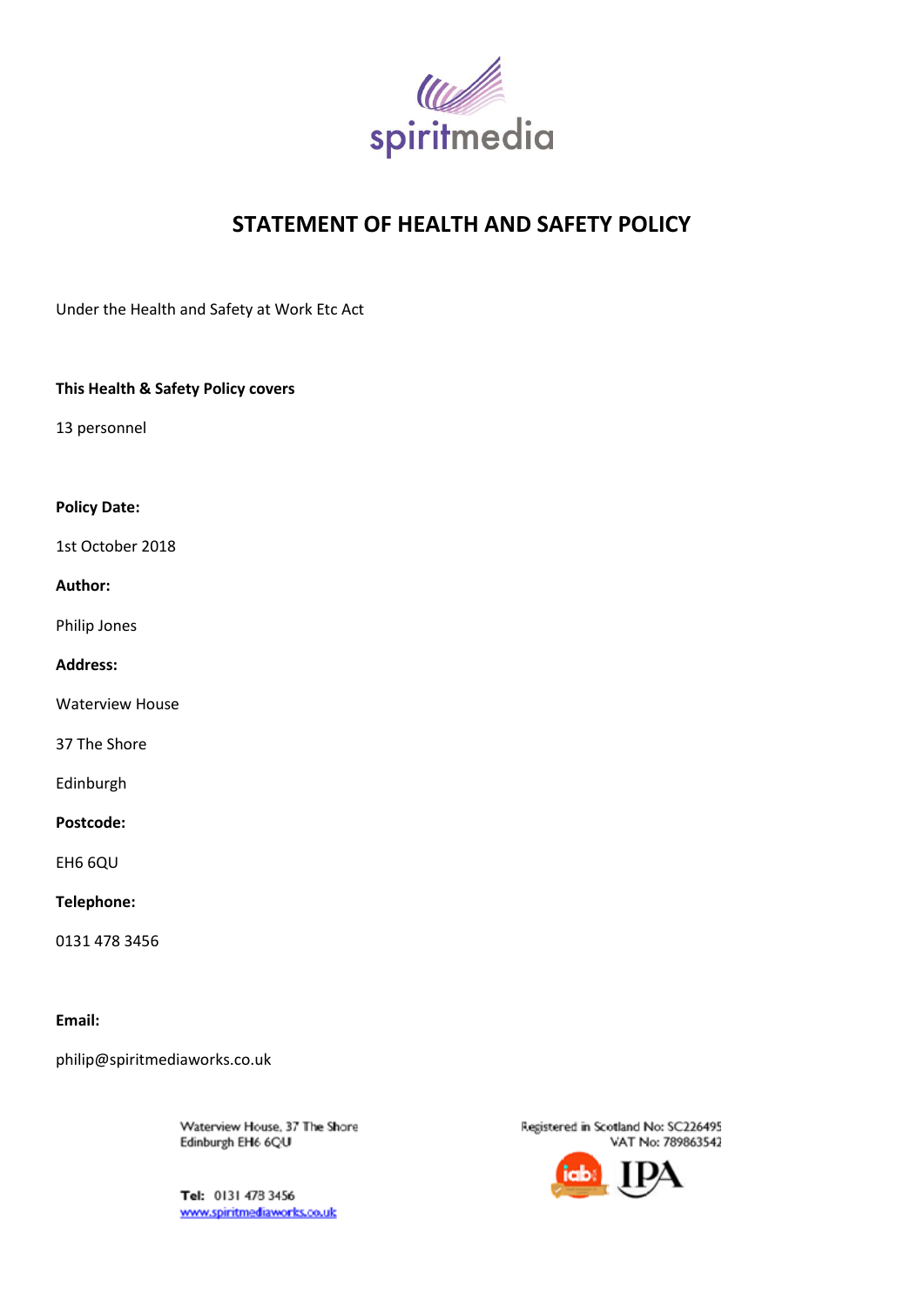

# **1. STATEMENT OF INTENT**

It is the policy of the organisation to take all measures which are reasonably practicable to:

- (a) ensure the health, safety and welfare of all persons at work; and
- (b) protect employees, visitors to premises and the public generally against risks to their health and safety at work which may arise from this organisation's activities.

The organisation undertakes to provide the necessary resources and seeks the co-operation of all persons at work with a view to implementing the requirements of the Health and Safety at Work etc Act 1974 and the relevant statutory provisions shown at Appendix A to this Statement.

The Managing Partners have a general responsibility for implementing this Statement of Health and Safety Policy.

# **2. THE ORGANISATION UNDERTAKES, SO FAR AS IS REASONABLY PRACTICABLE:**

- (a) to provide and maintain plant and systems of work that are safe and without risks to health;
- (b) to arrange for ensuring safety and the absence of risks to health in connection with the use, handling, storage and transport of articles and substances;
- (c) to provide such information, instruction, training and supervision as is necessary to ensure the health and

Waterview House, 37 The Shore Edinburgh EH6 6QU

Registered in Scotland No: SC226495 VAT No: 789863542

1

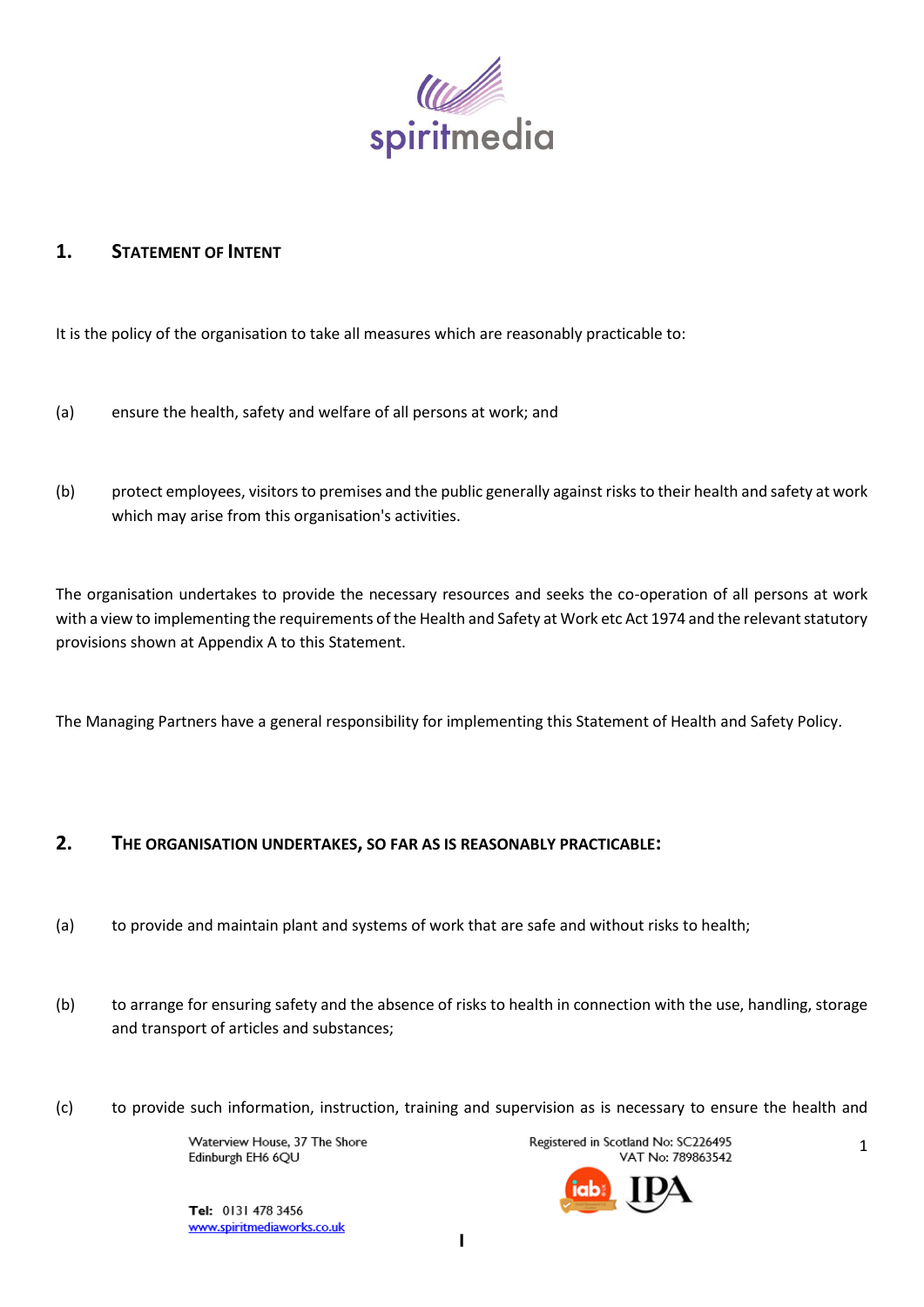

safety at work of all persons at work;

- (d) to maintain all places of work in a condition that is safe and without risks to health, including the means of access to and egress form such places of work;
- (e) to provide and maintain a working environment for persons at work that is safe and without risks to health, with adequate arrangements for the welfare of such persons;
- (f) to define the responsibilities for health and safety of all persons at work;
- (g) to promote joint consultation and employee involvement in health and safety at work;
- (h) to identify any hazards which may exist and bring these hazards, together with the precautions necessary, to the attention of persons at work;
- (i) to record and investigate accidents and the causes of occupational ill-health;
- (j) to monitor health and safety performance of the organisation on a regular basis; and
- (k) to review this Statement of Health & Safety Policy on a regular basis.

Waterview House, 37 The Shore Edinburgh EH6 6QU

Registered in Scotland No: SC226495 VAT No: 789863542



Tel: 0131 478 3456 www.spiritmediaworks.co.uk 2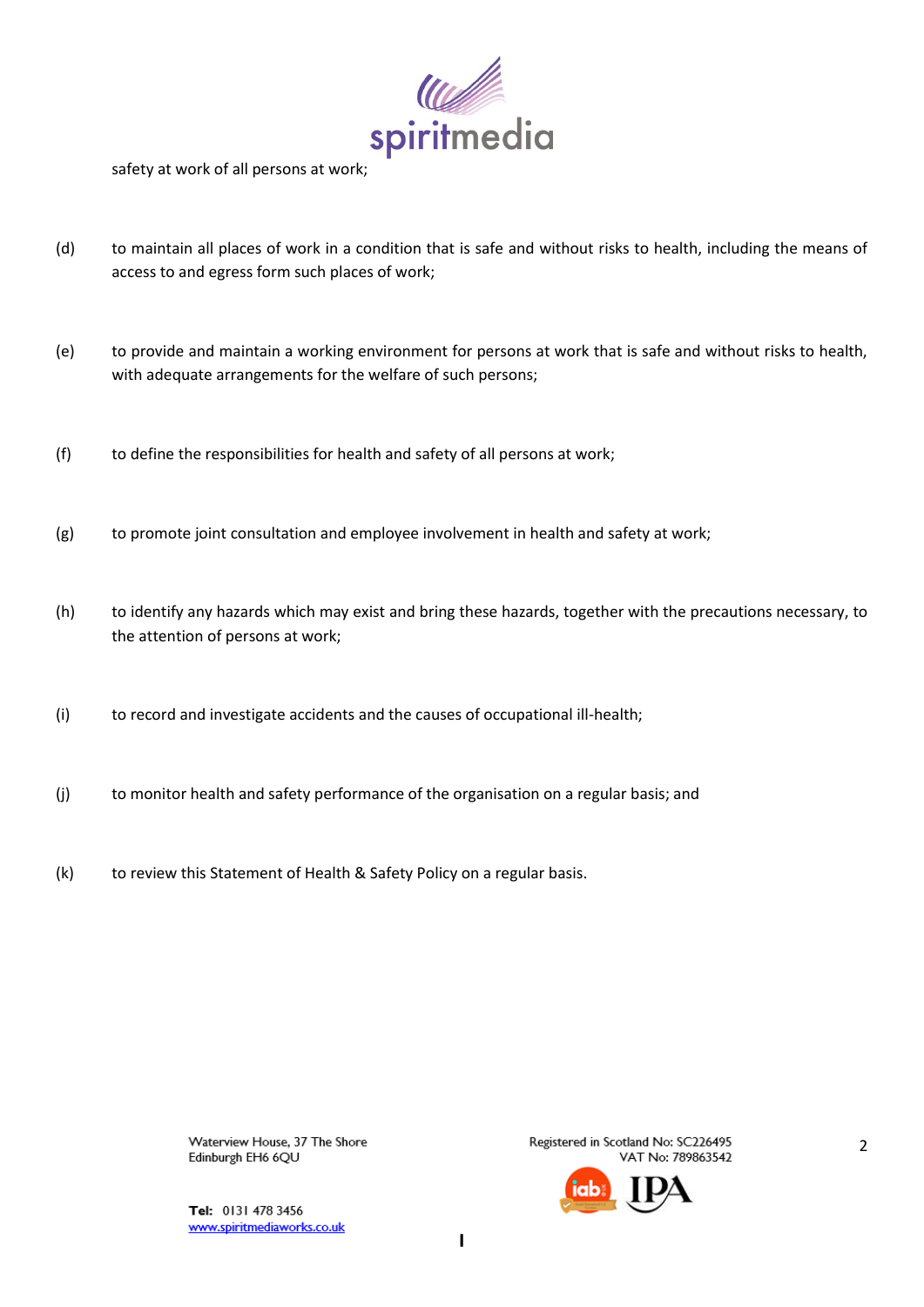

### **In this Statement of Health and Safety Policy, 'all persons at work' include:**

(a) directors;

(b) managers;

(c) employees;

(d) contractors;

(e) the employees of contractors;

- (f) other persons visiting the premises of the organisation;
- (g) employees of other organisations affected by the organisation's work activities; and
- (h) members of the public who may be affected by their work activities.
- At the time of preparation of this Statement of Health and Safety policy the above persons are as follows:

(a) Philip Jones; Graham Milne

(b) Gill Eatwell, Odile Philipson, Hannah Elliott, Shaun Donoghue, Joyce Macdonald

Waterview House, 37 The Shore Edinburgh EH6 6QU

Registered in Scotland No: SC226495 VAT No: 789863542

3

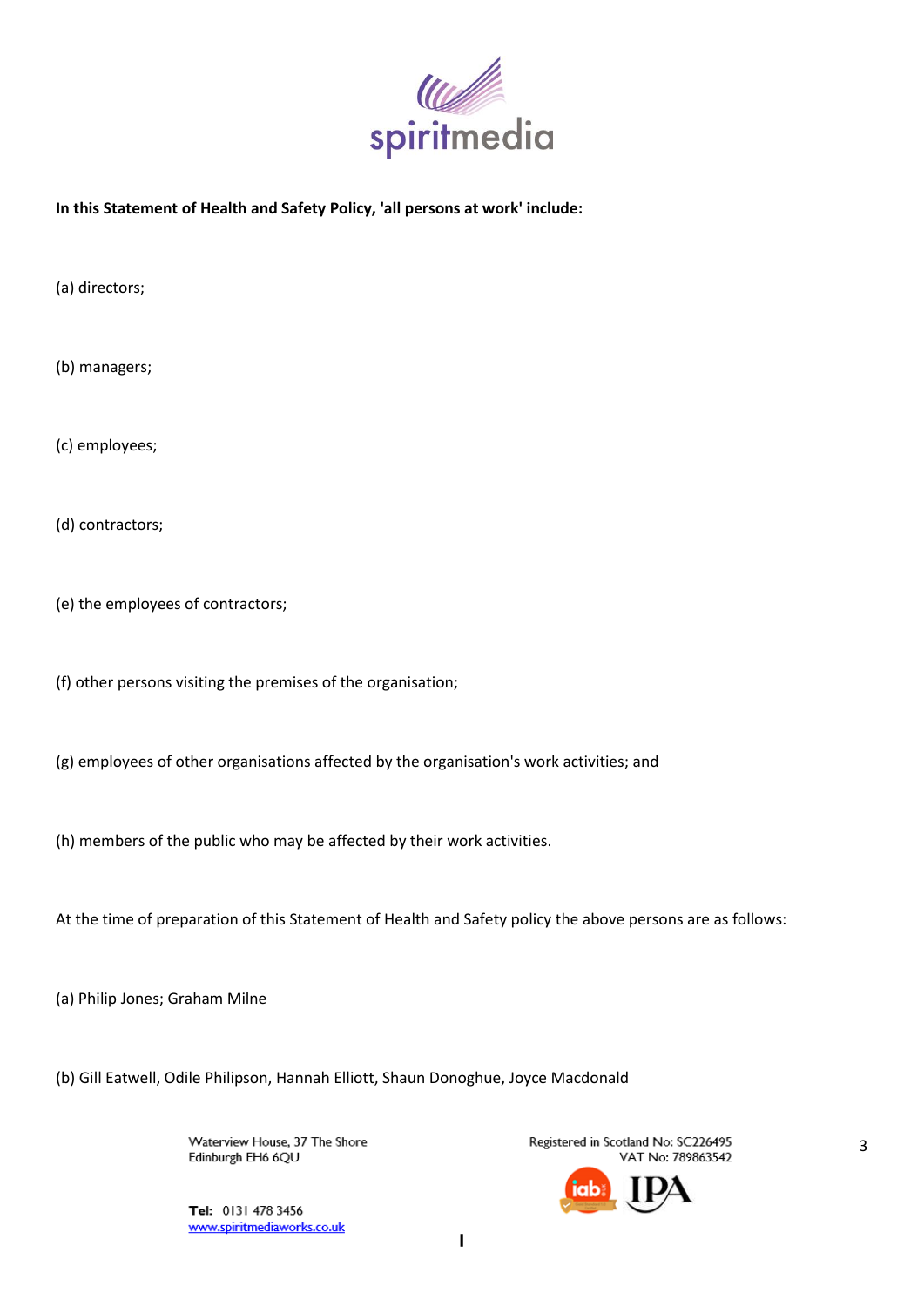

The Health & Safety Advisor to the organisation is IPA

The Safety Officer to the organisation is Philip Jones

Waterview House, 37 The Shore Edinburgh EH6 6QU

Tel: 0131 478 3456 www.spiritmediaworks.co.uk Registered in Scotland No: SC226495 VAT No: 789863542



 $\overline{\phantom{a}}$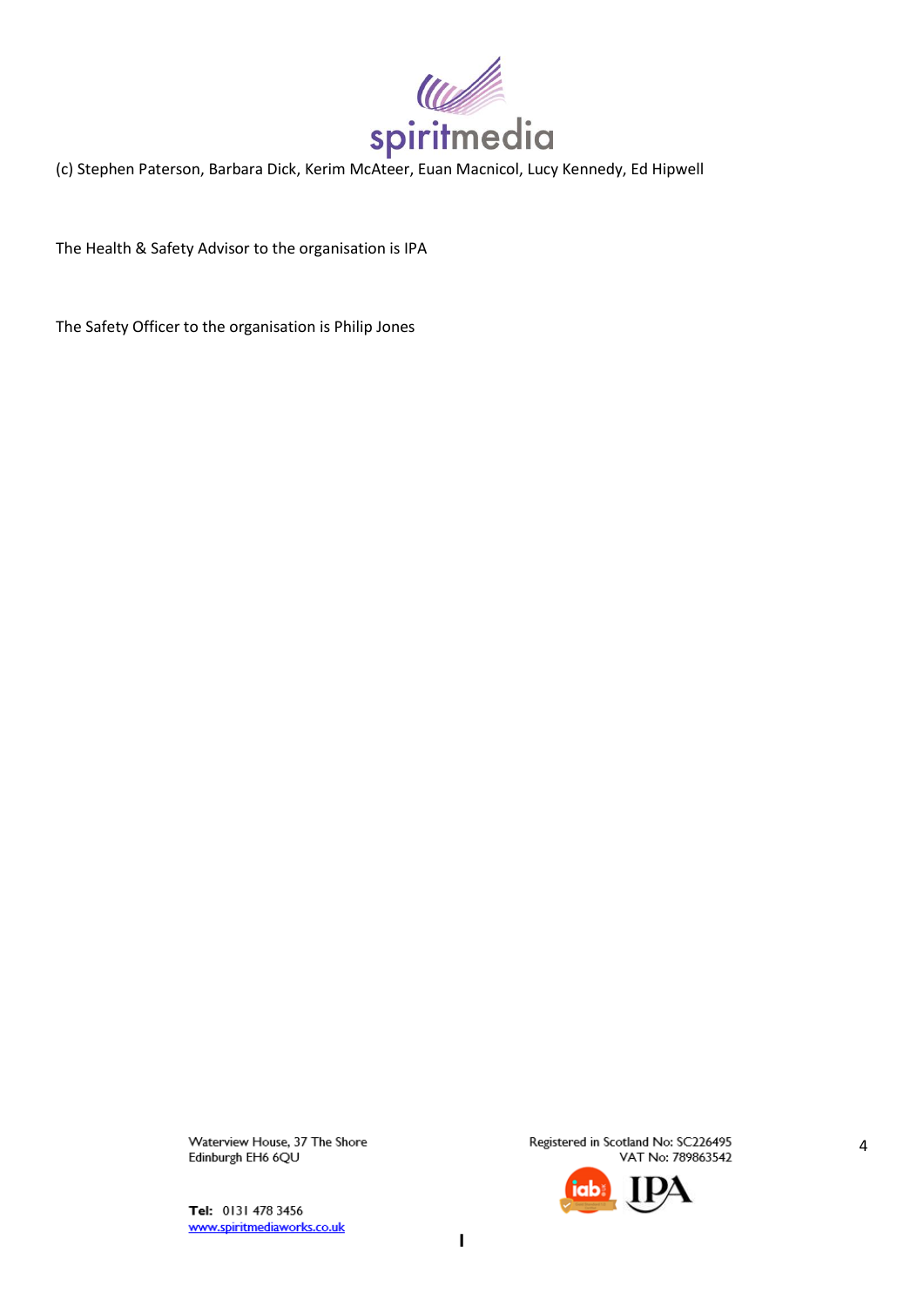

# **3. THE ORGANISATION AND ARRANGEMENTS FOR IMPLEMENTING THIS HEALTH AND SAFETY POLICY**

The managing director, directors and senior managers are responsible for health and safety throughout the organisation and will monitor the implementation of this health and safety policy on a regular basis.

In particular:

# 1) **Individual Responsibilities**

The managing director has ultimate responsibility for the health and safety at work of all persons at work, including members of the public who may be affected by the organisation's activities. Directors and managers have responsibility for ensuring the health and safety of persons at work, contractors and visitors in their areas of responsibility respectively. Individual responsibilities are shown at Appendix B to this Statement of Health and Safety Policy.

### 2) **Legal Requirements**

Directors and managers will take all necessary measures to ensure compliance by the organisation with legal requirements and duties. They will, in particular, take into account Approved Codes of Practice and Guidance Notes published by the Health and Safety Commission and Health and Safety Executive respectively, together with information provided by the organisation's health and safety adviser.

### 3) **Health and Safety Instruction and Training**

Directors and managers, in conjunction with the health and safety adviser, are responsible for the identification of the general and specific health and safety instruction and training needs of all persons at work

> Waterview House, 37 The Shore Edinburgh EH6 6QU

Registered in Scotland No: SC226495 VAT No: 789863542

5

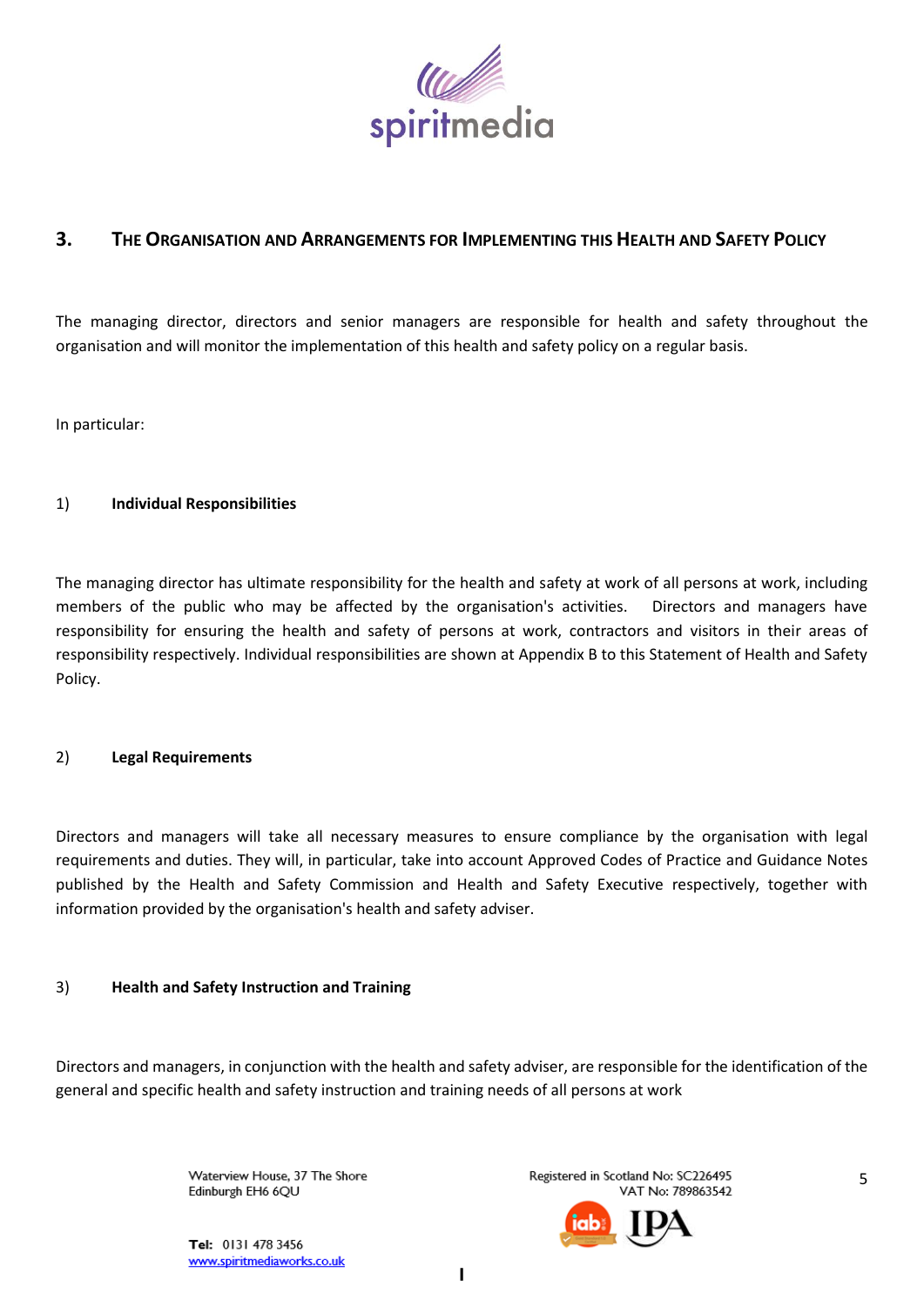

Health and safety instruction and training will be undertaken in accordance with Appendix H of this Statement of Health and Safety Policy.

### 4) **Health and Safety Information**

Managers, in conjunction with the safety officer, will ensure the dissemination of comprehensible and relevant health and safety information to all persons at work. Facilities will be provided whereby the relevant health and safety information can be acquired or read by persons at work.

### 5) **Joint Consultation**

Directors and managers will ensure that there is an effective system for joint consultation with employees and other persons at work on health and safety-related issues.

> Waterview House, 37 The Shore Edinburgh EH6 6QU

Registered in Scotland No: SC226495 VAT No: 789863542

6

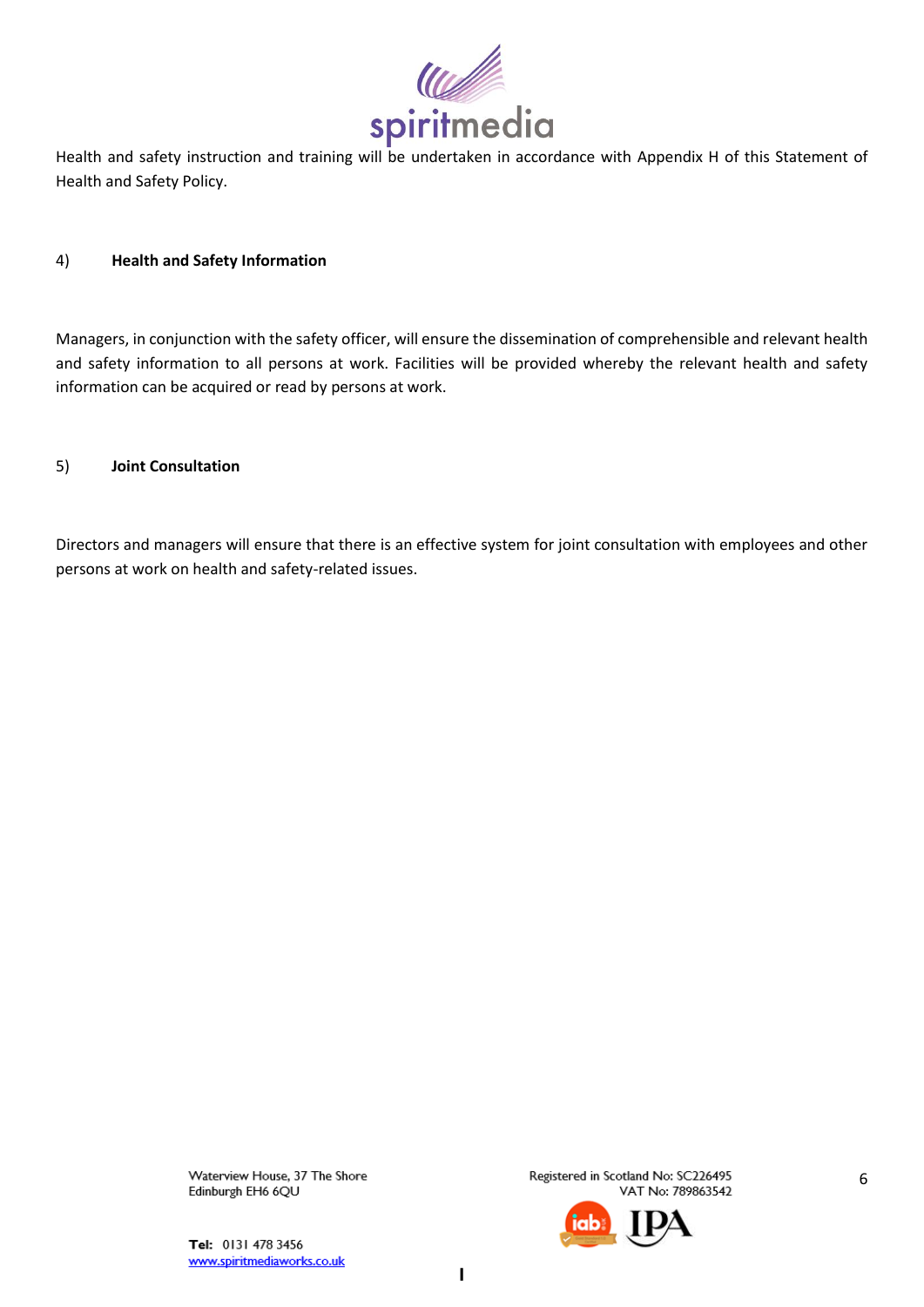

# 6) **Risk Assessment and Safe Systems of Work**

The organisation recognises its duties as employers to undertake suitable and sufficient risk assessments which, in some cases, may lead to formally-documented health and safety management systems, including the preventive and protective measures necessary to prevent or control exposure to hazards.

Risk assessments will be undertaken and, where necessary, appropriate preventive and protective measures prepared, documented and implemented by managers for those workplaces, activities and tasks where there is a risk of injury or occupational ill-health.

Where appropriate, all persons at work will be trained and supervised in the implementation of documented safe systems of work and other precautionary measures arising from risk assessments.

# 7) **Safety Monitoring and Hazard Reporting**

Managers will ensure there is an effective system of safety monitoring at individual locations, including regular workplace inspections. Recommendations arising from safety monitoring will be implemented with as far as is reasonably practicable.

A formal procedure, whereby persons at work may report hazards and shortcomings in protection arrangements, will be maintained.

### 8) **Accident and Ill-Health Reporting, Recording and Investigation**

Managers will ensure there is an effective system for the reporting and recording of accidents and ill-health involving persons at work, visitors and contractors' employees in accordance with current legal requirements.

All accidents and cases of occupational ill-health must be investigated with a view to identifying the causes, both direct and indirect, and remedial measures to prevent recurrences. Remedial measures arising from investigation must be

> Waterview House, 37 The Shore Edinburgh EH6 6QU

Registered in Scotland No: SC226495 VAT No: 789863542

7

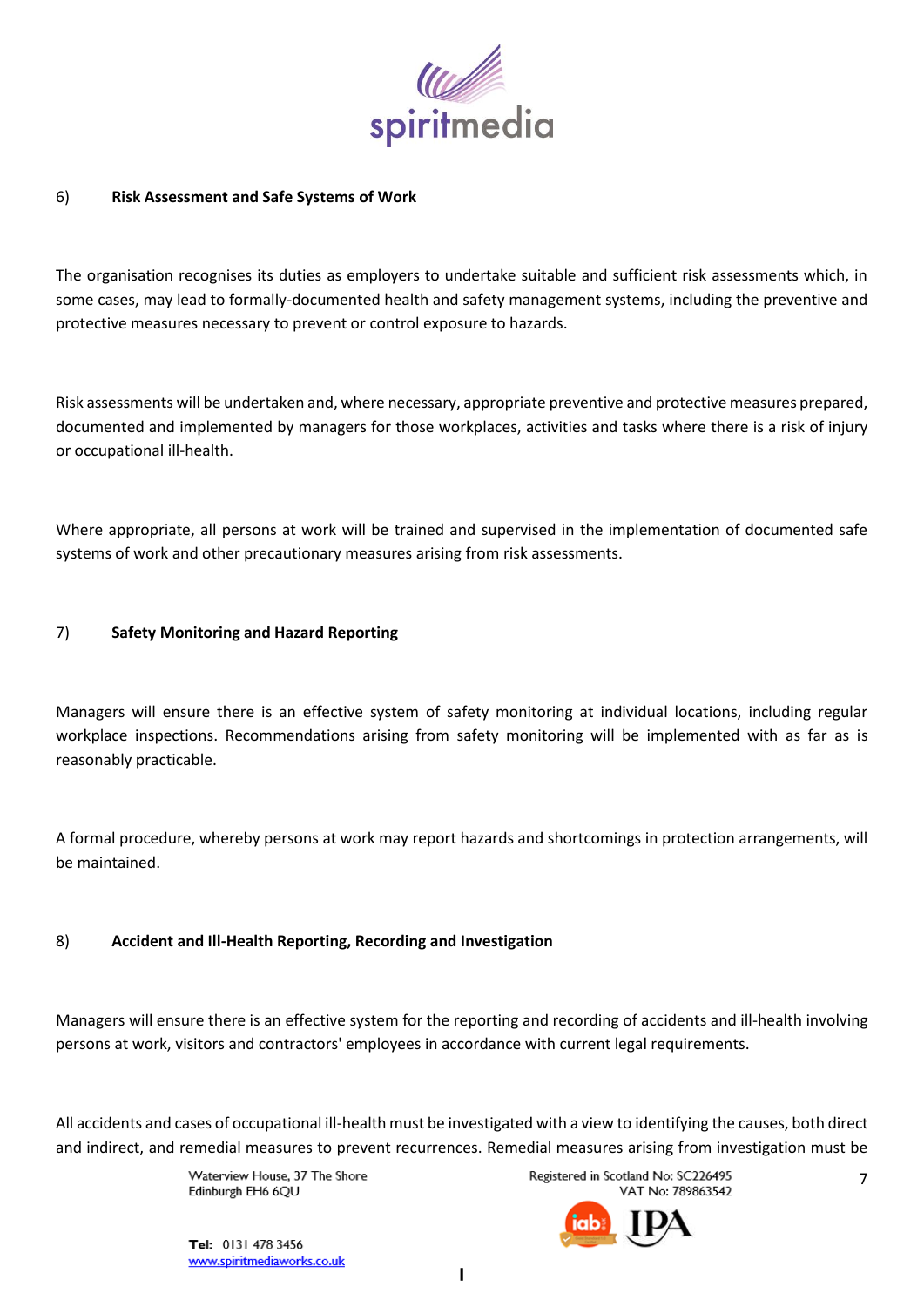

implemented forthwith.

### 9) **Welfare Amenity Provisions**

Managers will ensure that welfare amenity provisions i.e. sanitation, hand washing, showering facilities, clothing storage, drinking water and facilities for taking meals, are provided and properly maintained.

#### 10) **First Aid Arrangements**

Managers will ensure adequate provision of first aid treatment for employees and other persons present.

Travelling first aid kits will be provided for all persons working away from base on a regular basis.

# 11) **New Work Equipment and Project Work**

Managers will ensure that all new work equipment, processes and project work do not expose persons at work to risk of injury and/or ill-health.

> Waterview House, 37 The Shore Edinburgh EH6 6QU

Registered in Scotland No: SC226495 VAT No: 789863542

8

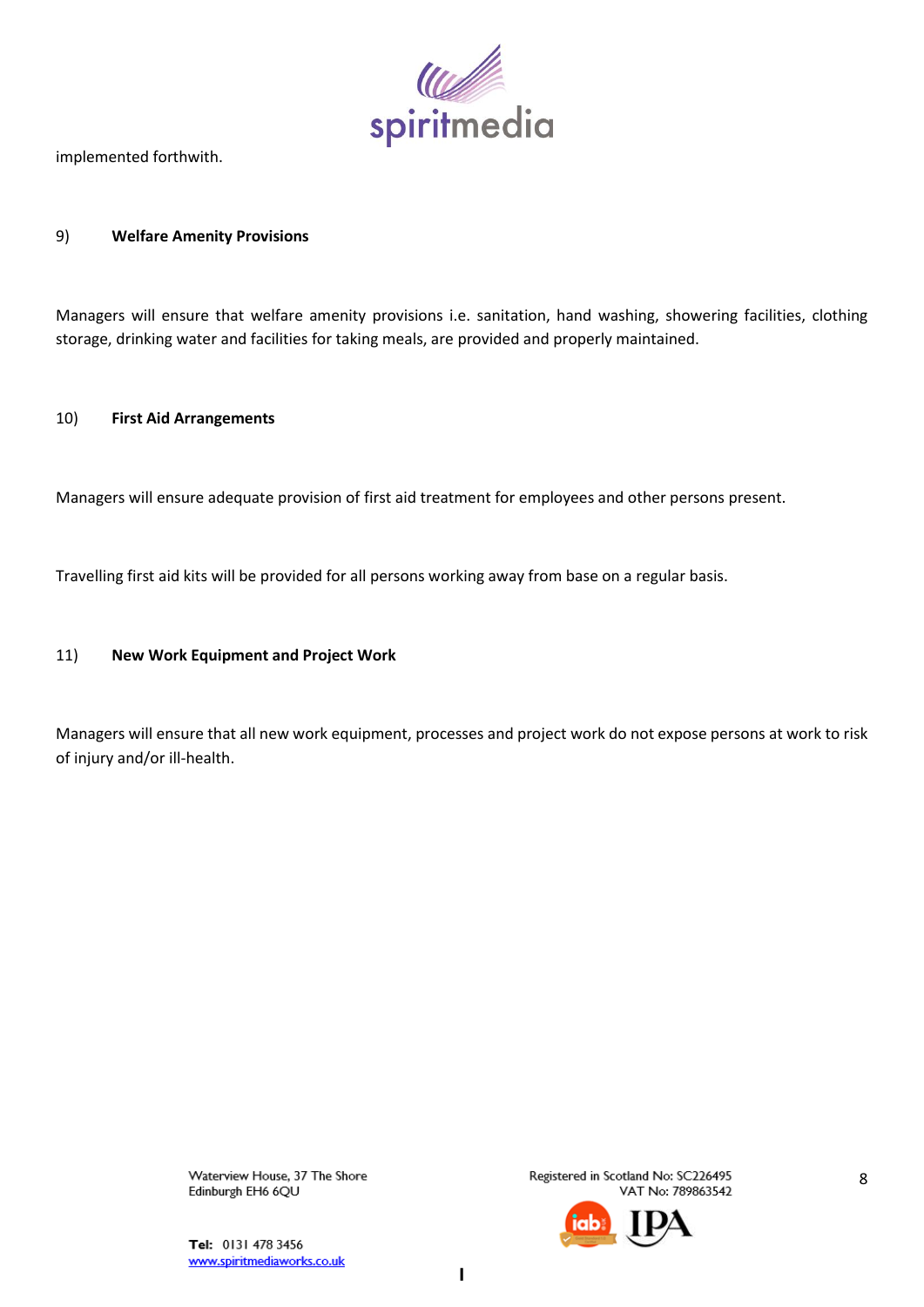

# 12) **Maintenance of the Workplace, Equipment, Systems and Devices**

Managers will ensure there is a satisfactory and effective system for maintaining workplaces, equipment, safety systems and safety devices in an efficient state, in efficient working order and in good repair, including the frequent examination, testing and maintenance of any equipment and any safety systems and safety devices to such equipment.

#### 13) **Emergency Procedure**

Managers will ensure there is a formally established procedure to cover identified major emergencies, including the appointment of competent persons to oversee the implementation of any evacuation procedures incorporated in such emergency procedure.

#### 14) **Contractors' Activities**

Managers will ensure there is an effective procedure for regulating the activities of both large and small contracting activities and in accordance with the organisation's Contractors Health and Safety Regulations or Rules for the Safety Conduct of Project Work.

#### 15) **Hazardous Substances**

Managers will ensure that substances classified as 'hazardous to health' are identified, assessed and controlled in such a way as to prevent risk of injury or ill-health to persons at work during their use, handling, storage or transport at work.

Managers will ensure that flammable and explosive substances are identified and controlled in such a way as to prevent the risk of fire and explosion during their use, handling, storage or transport at work.

> Waterview House, 37 The Shore Edinburgh EH6 6QU

Registered in Scotland No: SC226495 VAT No: 789863542



Tel: 0131 478 3456 www.spiritmediaworks.co.uk 9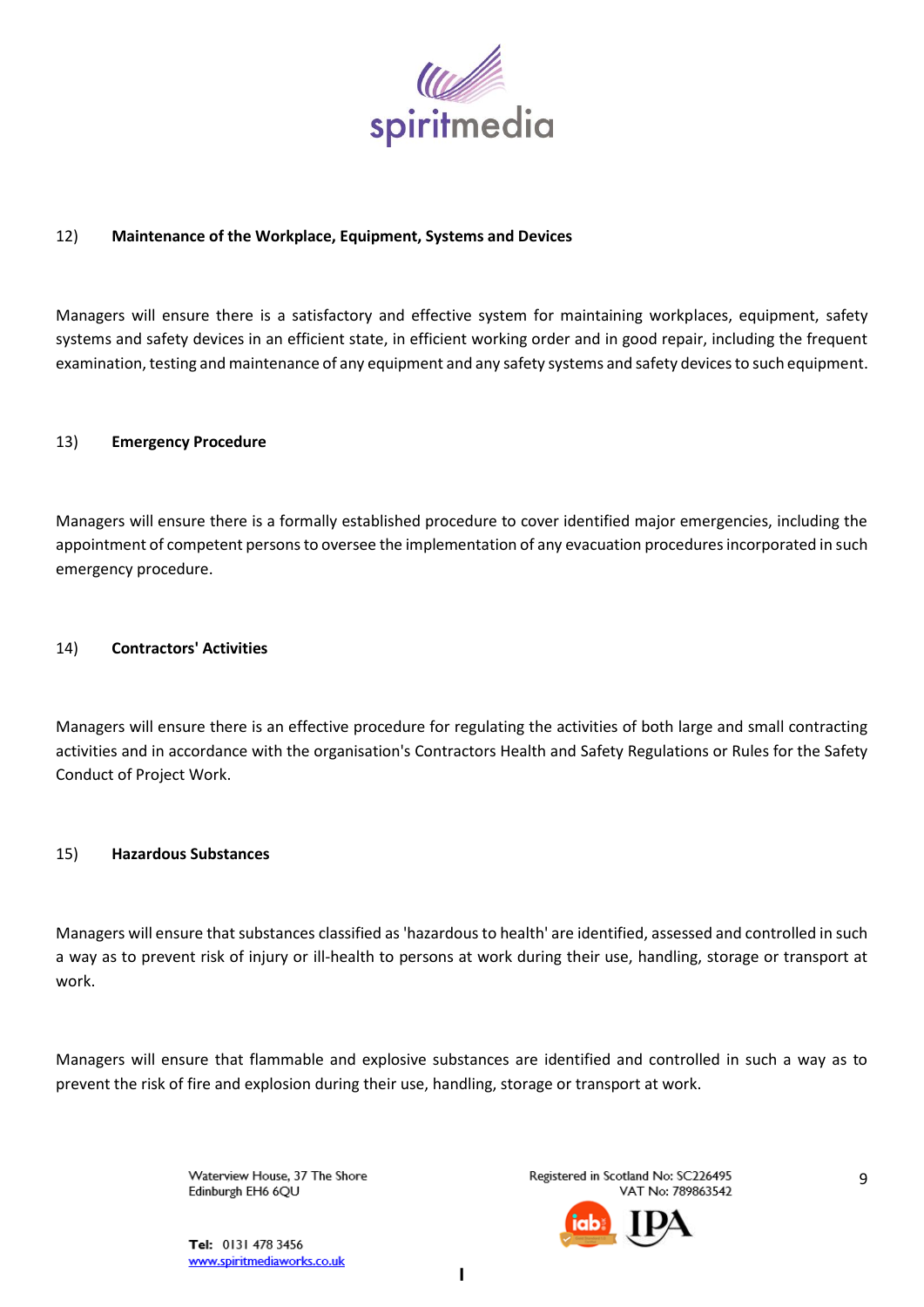

Managers will ensure that sufficient information relating to the hazards and precautions necessary in the use handling, storage and transport of hazardous substances is provided to persons at work who may be exposed to such substances.

#### 16) **Security and Violence at Work**

Managers will take all reasonably practicable measures to protect all persons at work from physical assault, harassment, bullying, vandalism and theft of property, arson and bomb attack.

#### 17) **Fire Prevention and Protection**

Managers will ensure that arrangements for fire prevention and protection are adequate and maintained. Fire drills will be undertaken on a regular basis. Where appropriate, fire risk assessments will be undertaken.

#### 18) **Advice and Information**

Advice and information on aspects of health and safety at work is available from the health and safety adviser.

Waterview House, 37 The Shore Edinburgh EH6 6QU

Registered in Scotland No: SC226495 VAT No: 789863542

10

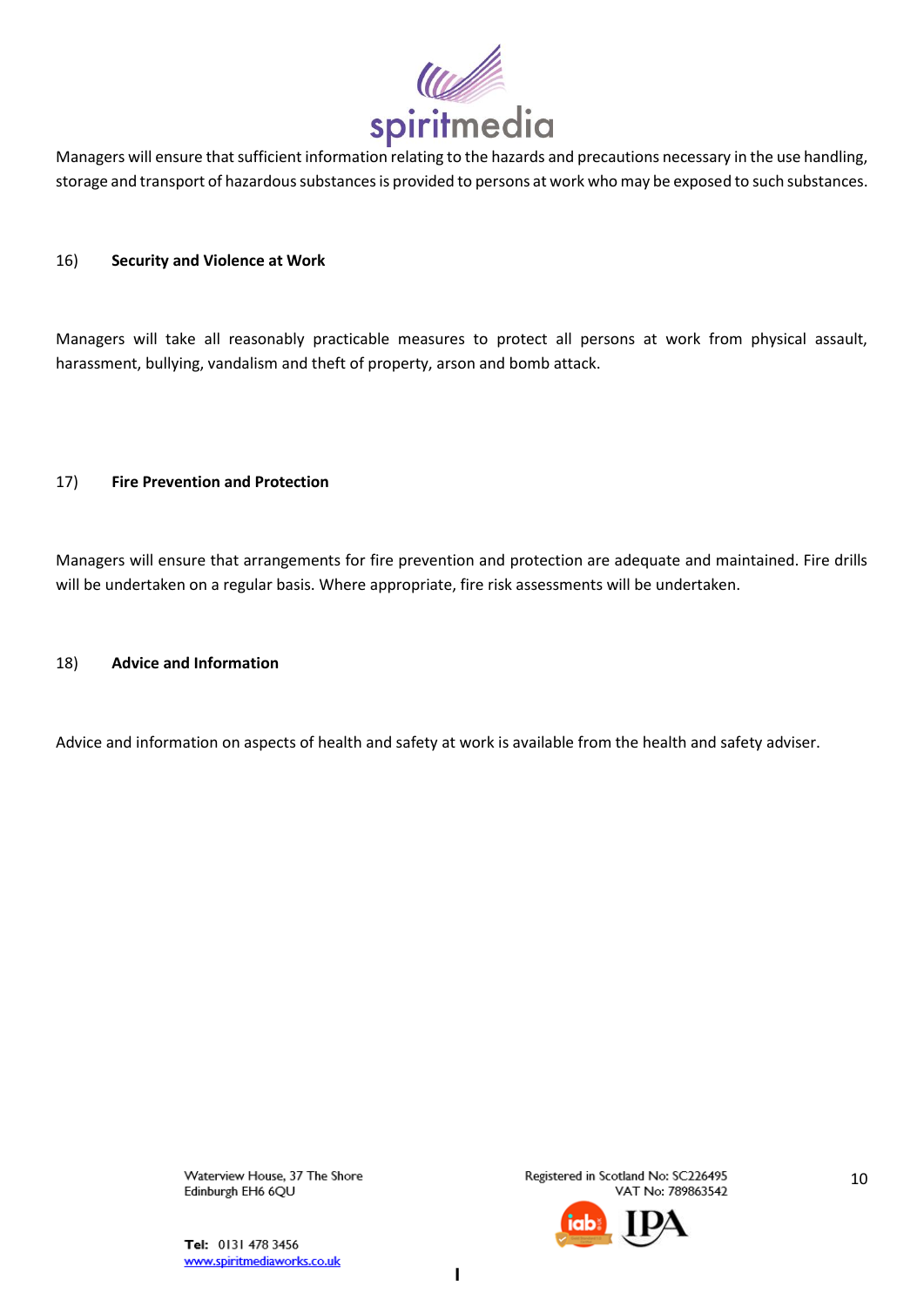

# **4. CURRENT HEALTH AND SAFETY LEGISLATION AFFECTING THIS ORGANISATION**

The following statute and regulations ('the relevant statutory provisions') apply to the organisations operations and activities.

Health and Safety at Work etc Act 1974 Children (Protection at Work) Regulations 1998 Confined Spaces Regulations 1997 Construction (Design and Management) Regulations 1994 Construction (Head Protection) Regulations 1989 Construction (Health, Safety and Welfare) Regulations 1996 Control of Lead at Work Regulations 1998 Control of Substances Hazardous to Health Regulations 1999 Electricity at Work Regulations 1989 Employers' Liability (Compulsory Insurance) Regulations 1999 Health and Safety (Consultation with Employees) Regulations 1996 Health and Safety (Display Screen Equipment) Regulations 1992 Health and Safety (Safety Signs and Signals) Regulations 1996 Health and Safety (First Aid) Regulations 1981 Health and Safety (Information for Employees) Regulations 1998 Highly Flammable Liquids and Liquefied Petroleum Gases Regulations 1972 Ionising Radiation Regulations 1999 Lifting Operations and Lifting Equipment Regulations 1998 Management of Health and Safety at Work Regulations 1999

> Waterview House, 37 The Shore Edinburgh EH6 6QU

Registered in Scotland No: SC226495 VAT No: 789863542

11

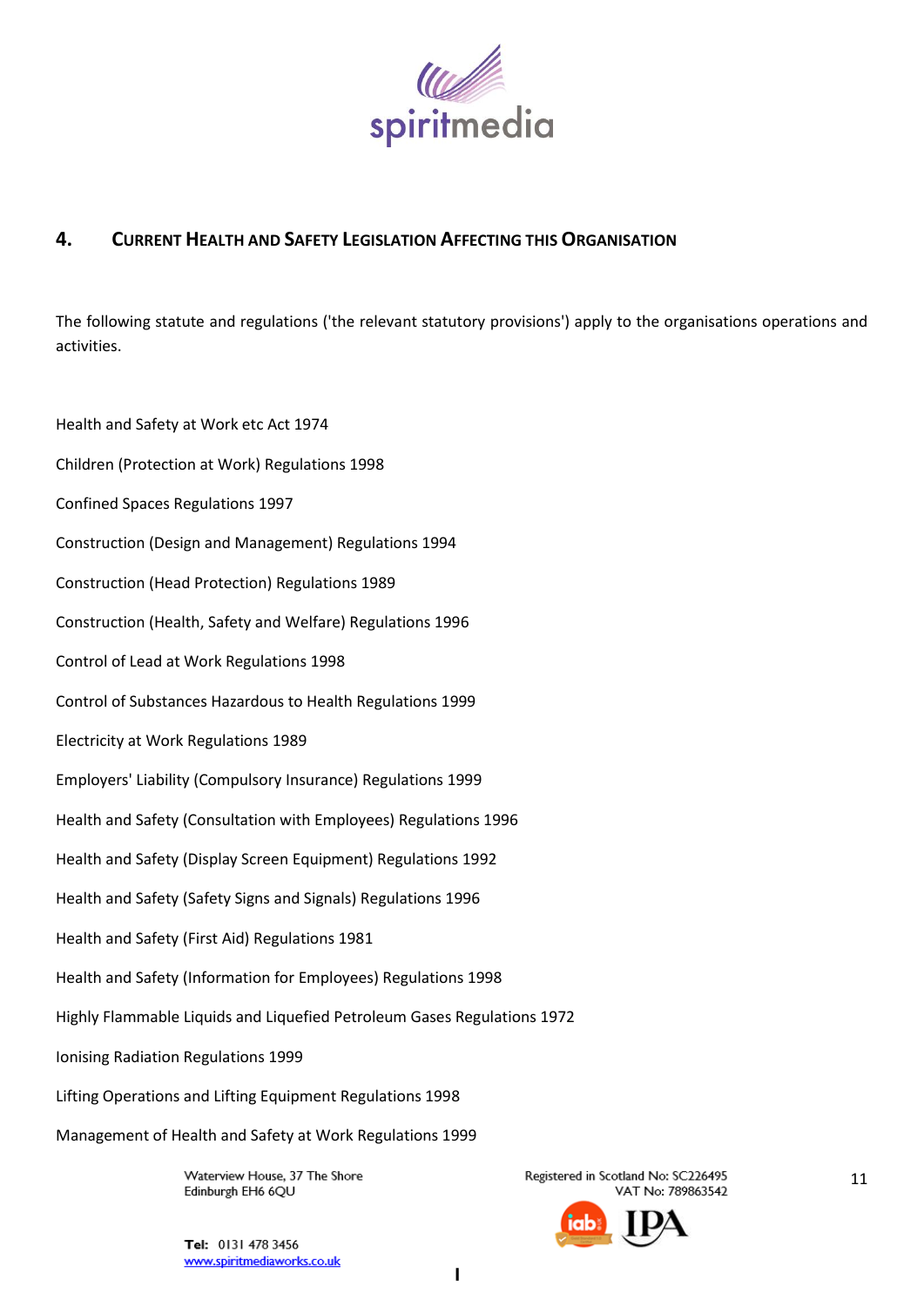

Noise at Work Regulations 1989

Personal Protective Equipment at Work Regulations 1992

Pressure Systems Safety Regulations 2000

Provision and Use of Work Equipment Regulations 1998

Reporting of Injuries, Diseases and Dangerous Occurrences Regulations 1995

Safety Representatives and Safety Committees Regulations 1977

Safety Signs Regulations 1980

Working Time Regulations 1998

Workplace (Health, Safety and Welfare) Regulations 1992

And

Fire Precautions Act 1971

Fire Precautions (Workplace) Regulations 1997

Waterview House, 37 The Shore Edinburgh EH6 6QU

Registered in Scotland No: SC226495 VAT No: 789863542

12

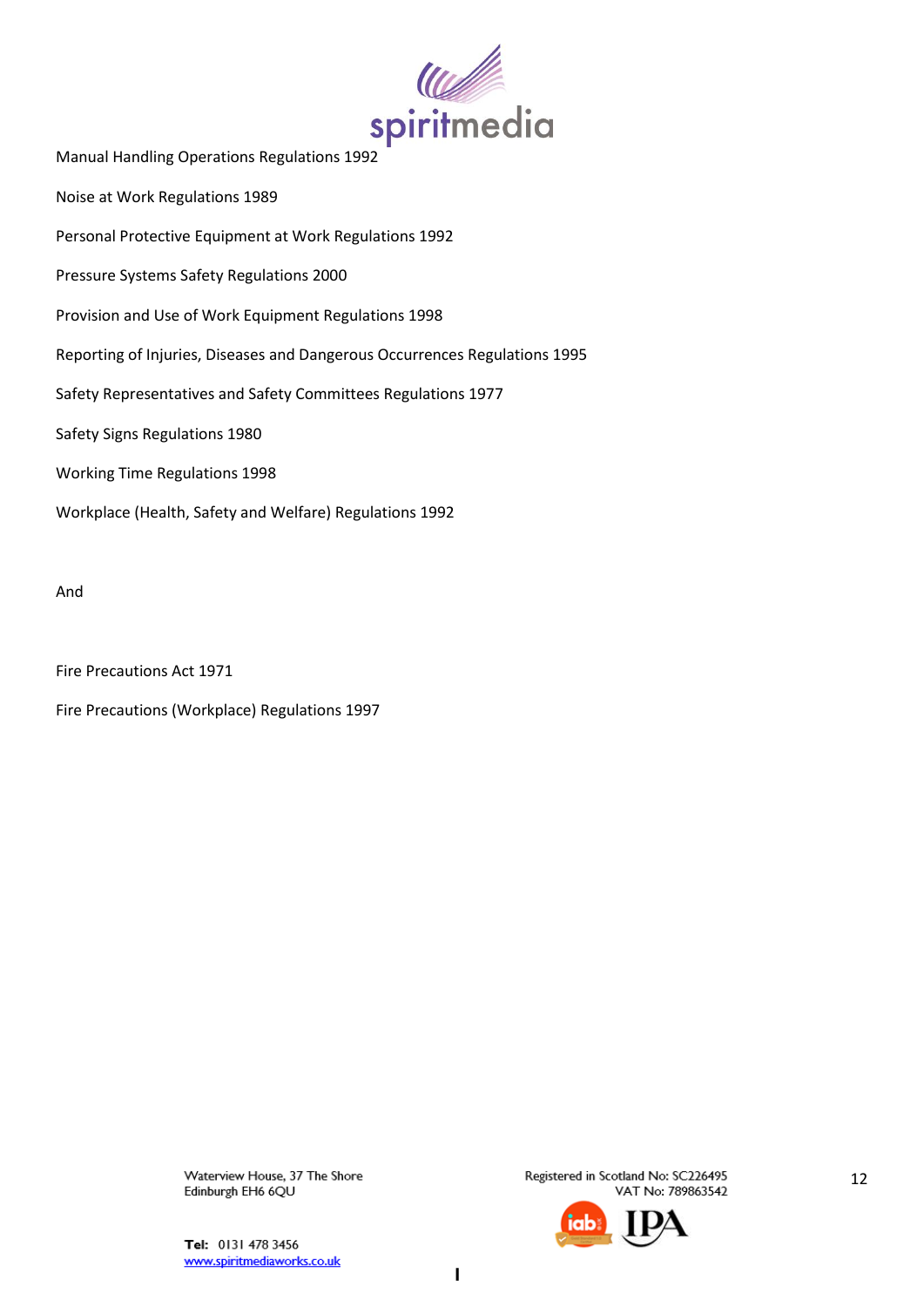

# **5. INDIVIDUAL DUTIES AND RESPONSIBILITIES FOR HEALTH AND SAFETY AT WORK**

### 1) **Managing Director**

The managing director will ensure there is an effective Statement of Health and Safety Policy and will periodically assess the effectiveness of same.

# 2) **Directors and Senior Managers (Head of Departments, etc)**

Directors and managers are primarily responsible for demonstrating commitment and leadership on matters relating to health and safety in areas under their control.

In particular, they are responsible for:

- a) co-ordinating the implementation of this Statement of Health and Safety Policy in the areas under their control;
- b) monitoring and reviewing the effectiveness of this Statement of Health and Safety Policy in terms of its application to the particular operations and activities of the division/department/area of control;
- c) ensuring the development and implementation of health and safety information, instruction and training for their managers and employees;
- d) promoting health and safety awareness within their respective areas of control;
- e) keeping themselves informed of incidents, accidents and ill-health arising within their division/department/area of control;

Waterview House, 37 The Shore Edinburgh EH6 6QU

Registered in Scotland No: SC226495 VAT No: 789863542



13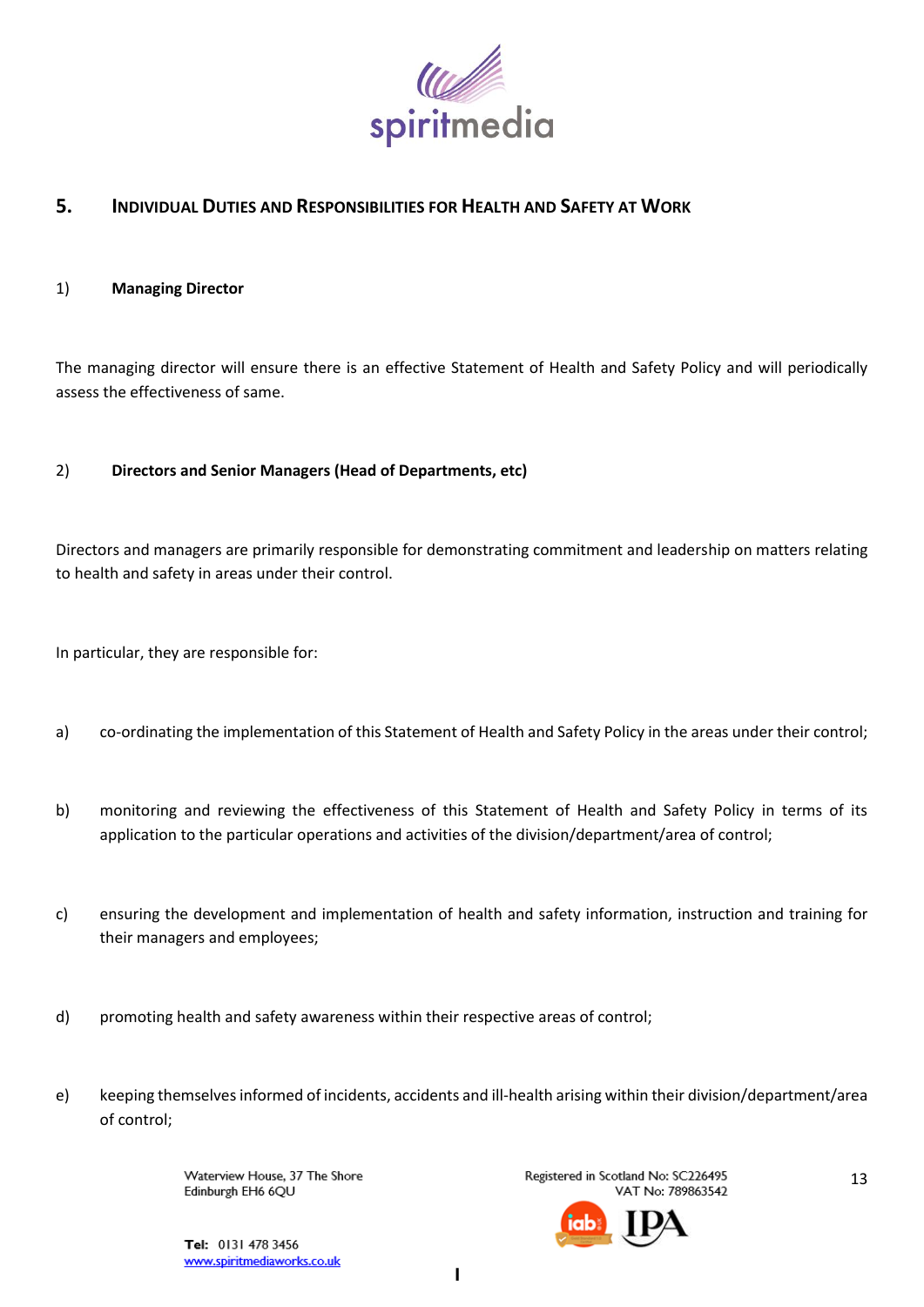

- f) monitoring systems for ensuring the provision and maintenance of safe work equipment, working conditions and systems of work in their respective areas of control;
- g) monitoring procedures for the provision and maintenance of personal protective equipment for employees within their area of control;
- h) monitoring the provision and maintenance of welfare facilities, including first aid and fire protection procedures within their Ares of control;
- i) monitoring health and safety performance, including the successful implementation of health and safety management systems by line managers and employees, systems for the reporting, recording, investigation and analysis of accidents and ill-health to persons at work;
- j) monitoring the effectiveness of joint consultation procedures on health and safety matters;
- k) co-ordinating health and safety training activities and the provision of information to persons at work.

Registered in Scotland No: SC226495 VAT No: 789863542



Tel: 0131 478 3456 www.spiritmediaworks.co.uk

 $\mathbf{I}$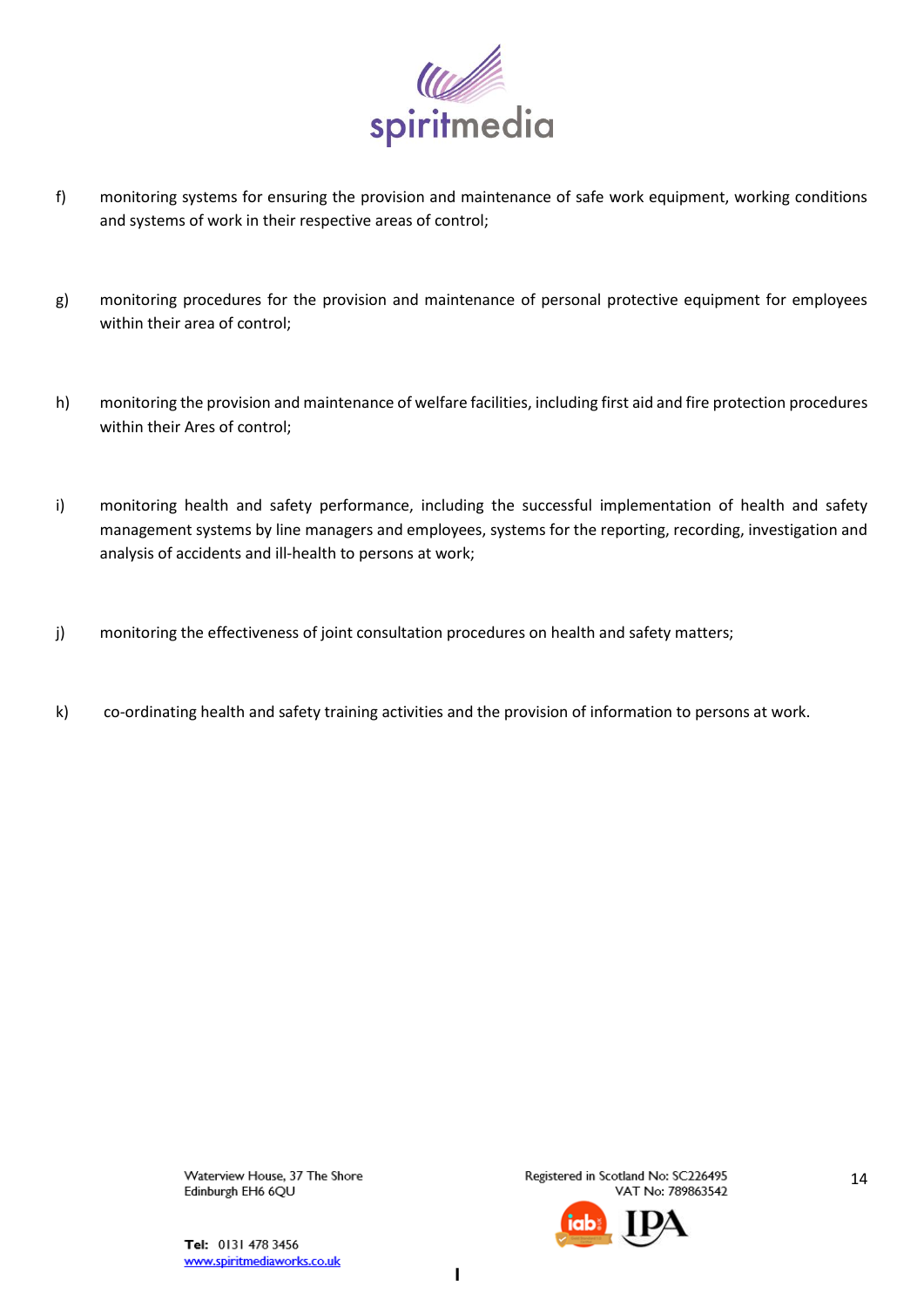

### 3) **All Persons at Work**

All persons at work must:

- a) take reasonable care for their own health and safety, and that of other persons at work, together with members of the public, who may foreseeable be affected by their acts or omissions at work;
- b) co-operate with management so far as is necessary for them to comply with current health and safety legislation; and
- c) not intentionally or recklessly interfere with or misuse anything provided for the purpose of health and safety at work in furtherance of a statutory requirement.

In particular, every person at work must:

(i) use any machinery, equipment, dangerous substance, transport equipment, means of production or safety device provided to him in accordance with any training in the use of the equipment concerned which has been received by him and the instructions respecting that use which have been provided by management; and

- (ii) inform his immediate manager:
	- 1. of any work situation which represents a serious and immediate danger to health and safety;
	- 2. of any matter which represents a shortcoming in the organisation's protection arrangements for health and safety.

Waterview House, 37 The Shore Edinburgh EH6 6QU

Registered in Scotland No: SC226495 VAT No: 789863542



15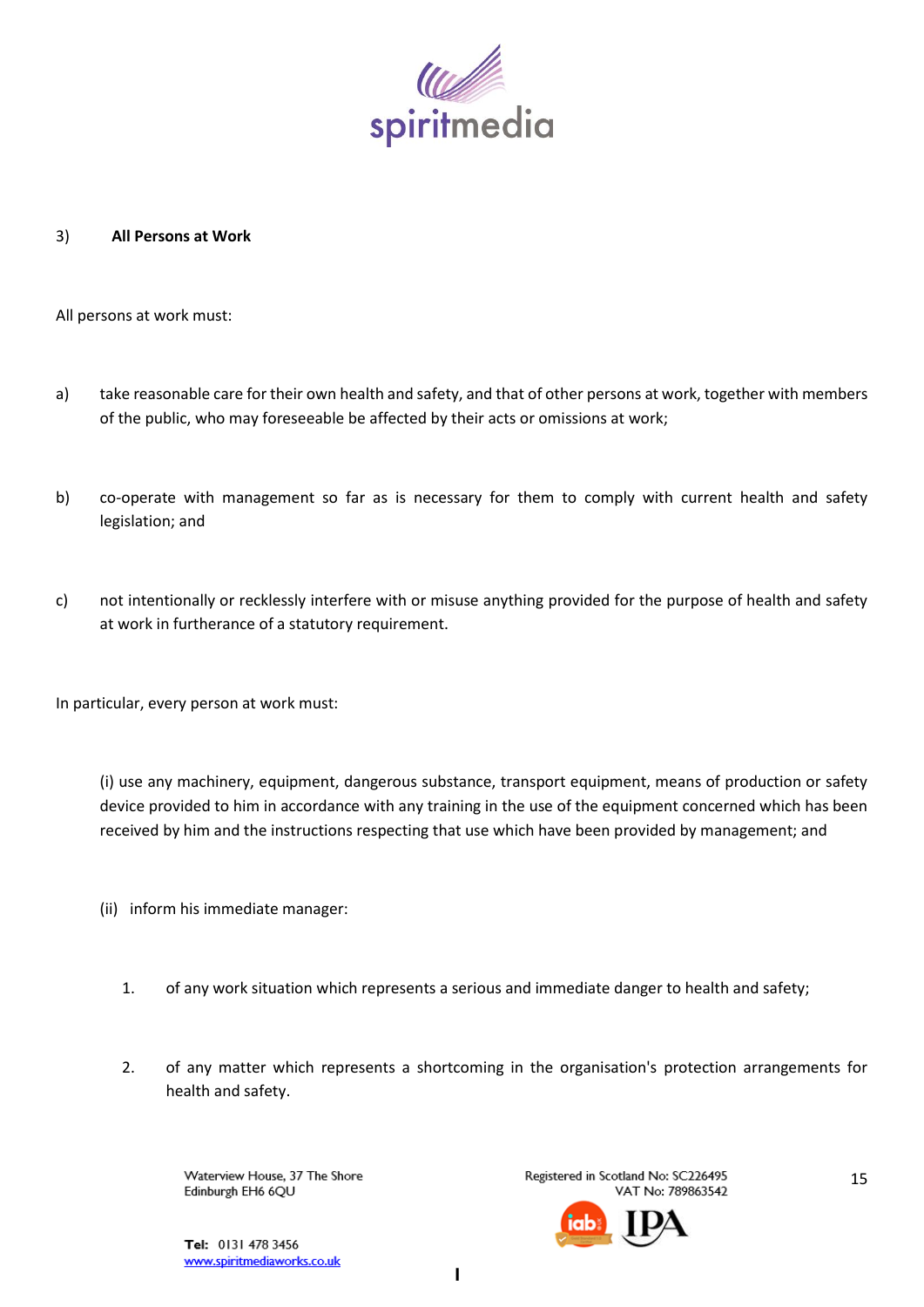

### 4) **Health and Safety Adviser**

Reporting to managing director, the health and safety adviser will provide an advisory service to directors, managers, employees and other persons at work with regard to:

- a) health and safety policy formulation and development;
- b) structuring and operating all parts of the organisation (including the supporting systems) in order to promote a positive health and safety culture and to secure effective implementation of policy;
- c) planning for health and safety, including the setting of realistic short-term and long-term objectives, deciding priorities and establishing adequate performance standards;
- d) to-day implementation of policy and plans, including accident and incident investigation, reporting and analysis; and
- e) reviewing performance and auditing the whole management system.

Waterview House, 37 The Shore Edinburgh EH6 6QU

Registered in Scotland No: SC226495 VAT No: 789863542

16

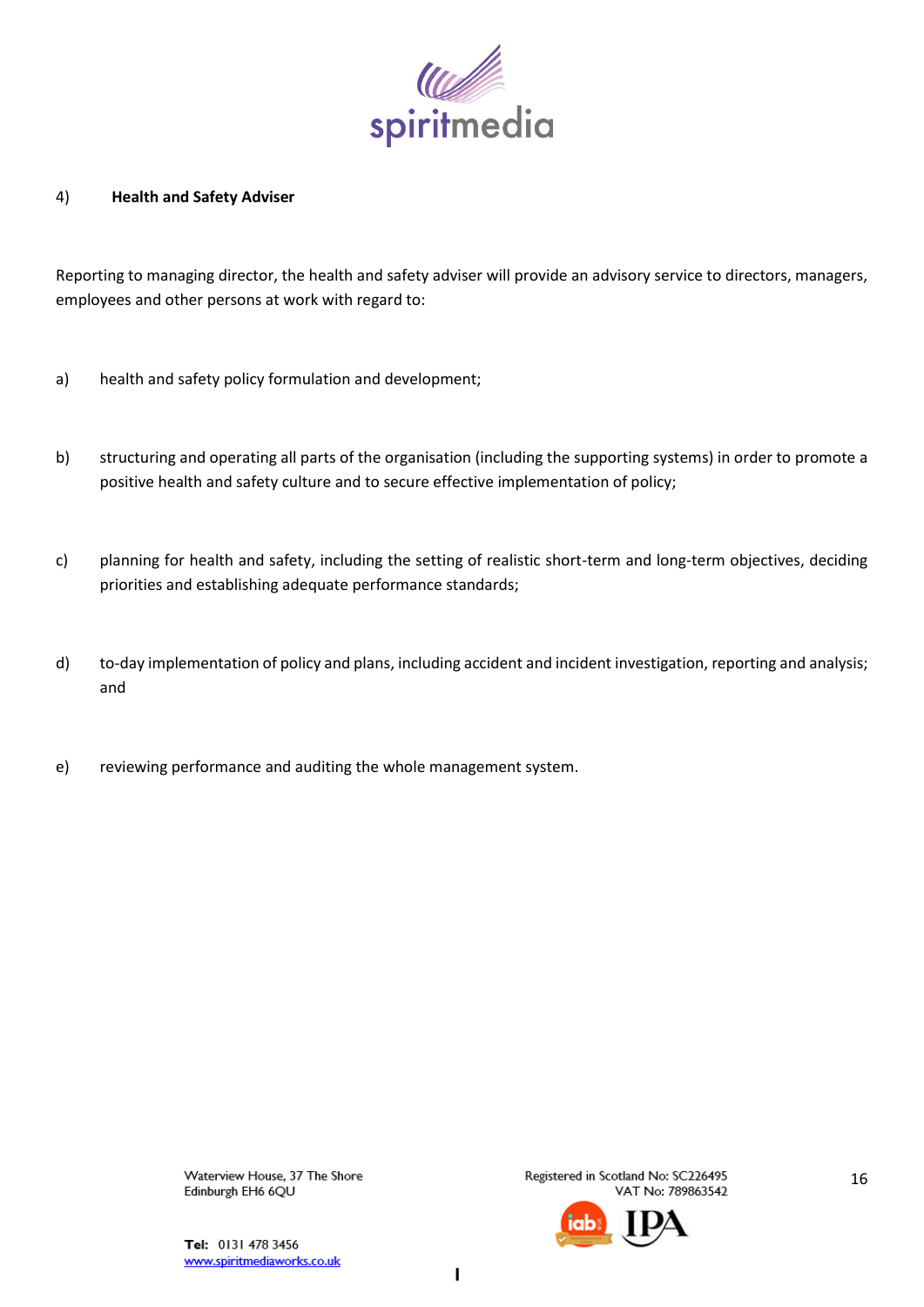

To fulfil these functions, the health and safety adviser will:

- (i) maintain adequate information systems on relevant law, guidance and developments in general and safety management practice;
- (ii) be able to interpret the law and understand how it applies to the organisation;
- (iii) establish and keep up-to-date organisational and risk control standards;
- (iv) establish and maintain procedures for the reporting, investigation, recording and analysis of accidents, occupational ill-health and incidents;
- (v) establish and maintain adequate and appropriate monitoring and auditing systems;
- (vi) ensure the provision of health and safety information, instruction and training to employees and other persons at work in accordance with current legal requirements; and
- (vii) present advice in an independent and effective manner, safeguarding the confidentiality of personal information.

The safety officer has the following relationships:

Within the organisation

Waterview House, 37 The Shore Edinburgh EH6 6QU

Registered in Scotland No: SC226495 VAT No: 789863542



17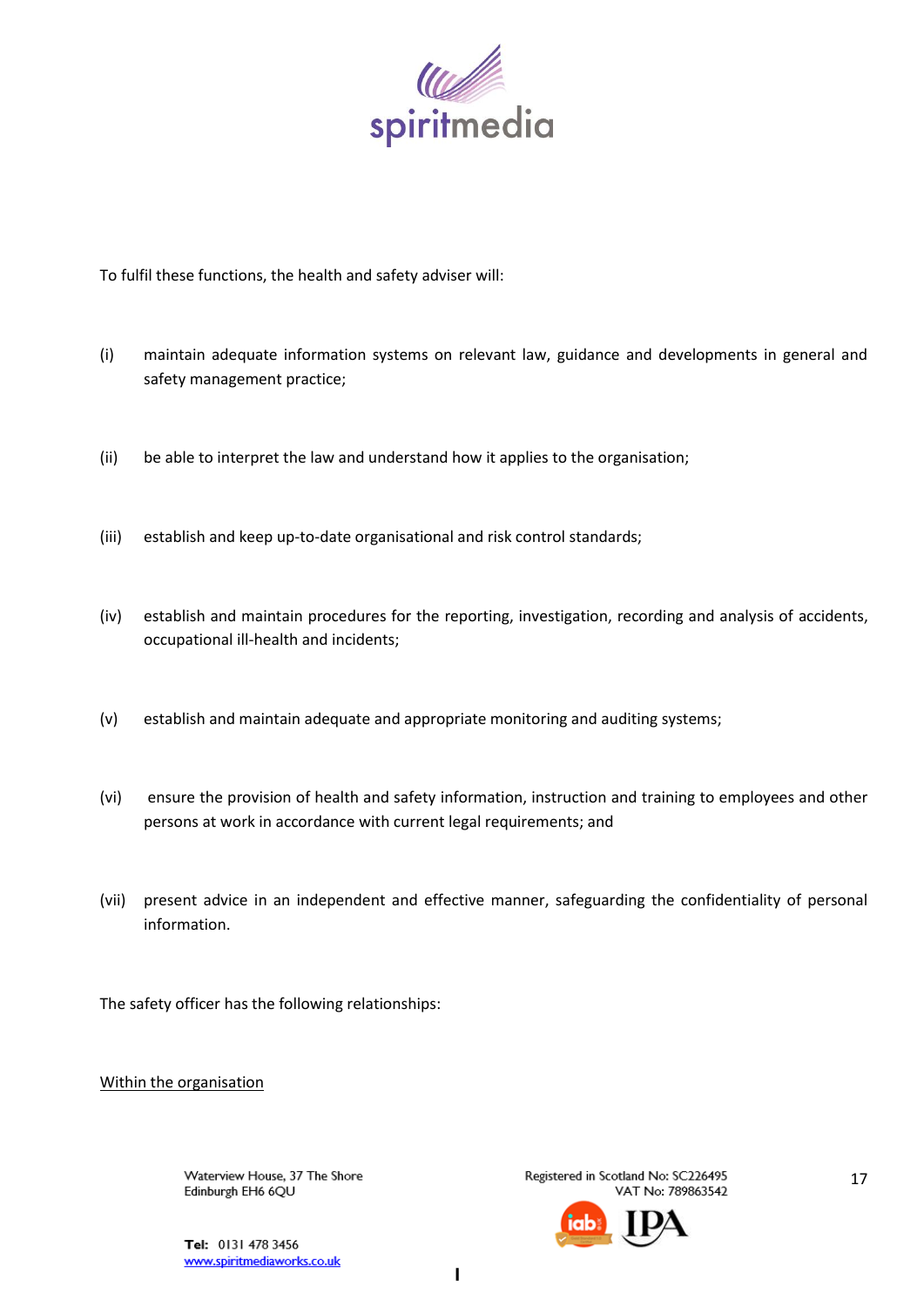

With directors and managers on matters of policy and implementation of that policy.

Outside the organisation

Liaison with enforcement officers of the Health and Safety Executive, environmental health officers, local police and fire service officers, equipment suppliers, licensing officials, insurance company liability surveyors, contractors and members of the public.

> Waterview House, 37 The Shore Edinburgh EH6 6QU

Registered in Scotland No: SC226495 VAT No: 789863542



18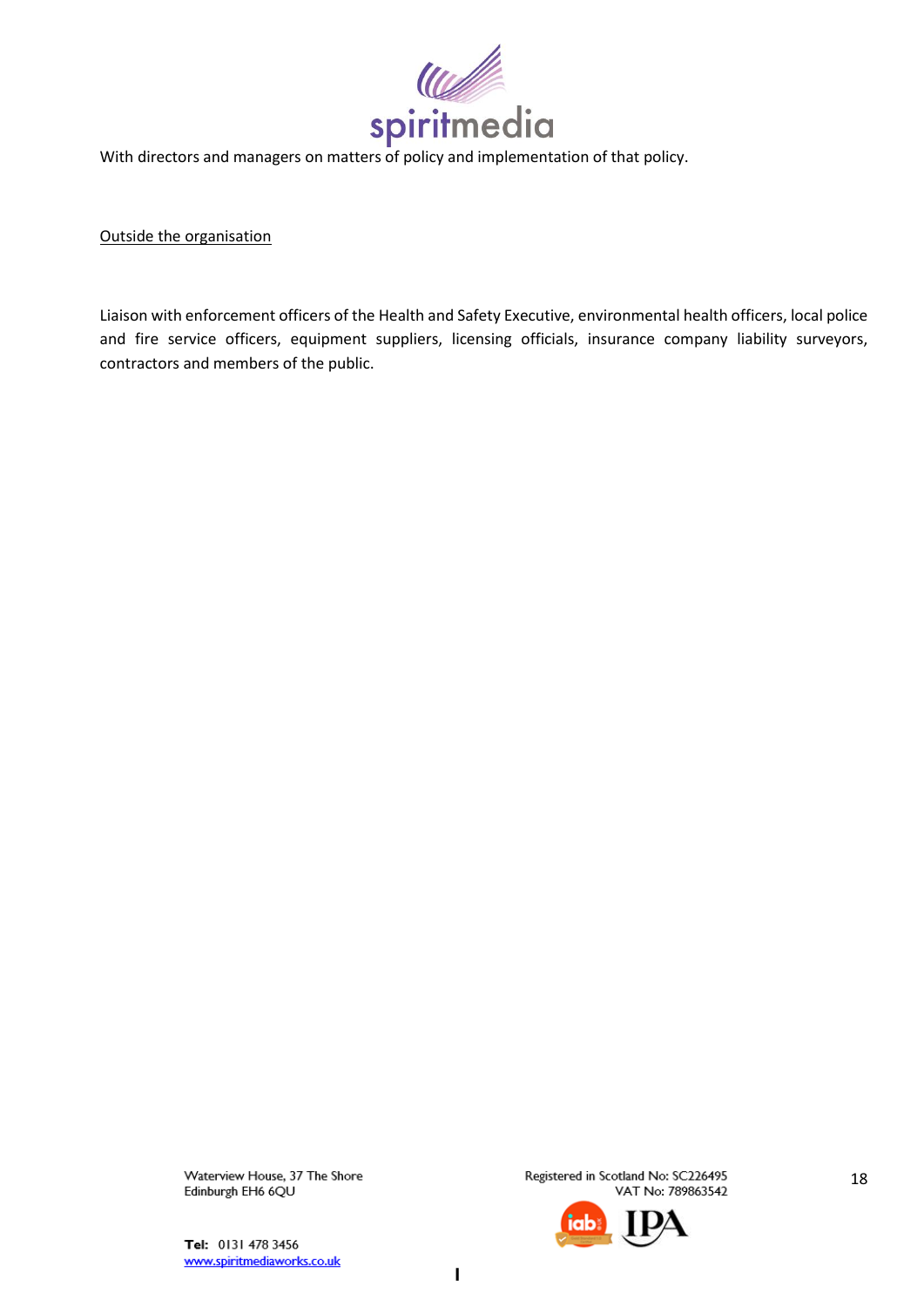

#### 5. The Hazards that can arise and the precautions necessary on the part of all persons at work

| Hazards:                  | Precautions DO:                                                                                                     | <b>Precautions DO NOT</b>                                                                                                 |
|---------------------------|---------------------------------------------------------------------------------------------------------------------|---------------------------------------------------------------------------------------------------------------------------|
| Careless/unsafe behaviour | Take reasonable care for your<br>health and safety and that of other<br>persons, including members of the<br>public | Intentionally or recklessly<br>interfere with or misuse<br>anything provided for the purpose<br>health and safety at work |
|                           | Co-operate with management to<br>enable them to comply with legal<br>requirements                                   |                                                                                                                           |
|                           | Keep your working area clean and<br>tidy                                                                            |                                                                                                                           |
|                           | Walk on slippery floors or paths,<br>especially when wet                                                            |                                                                                                                           |
|                           | Wear protective clothing/<br>equipment provided as instructed                                                       |                                                                                                                           |

| Hazards: | <b>Precautions DO:</b>         | <b>Precautions DO NOT</b>  |
|----------|--------------------------------|----------------------------|
| Fire     | Operate the nearest fire alarm | Smoke in non-smoking areas |
|          | on discovering a fire          |                            |

Waterview House, 37 The Shore Edinburgh EH6 6QU

Registered in Scotland No: SC226495 VAT No: 789863542

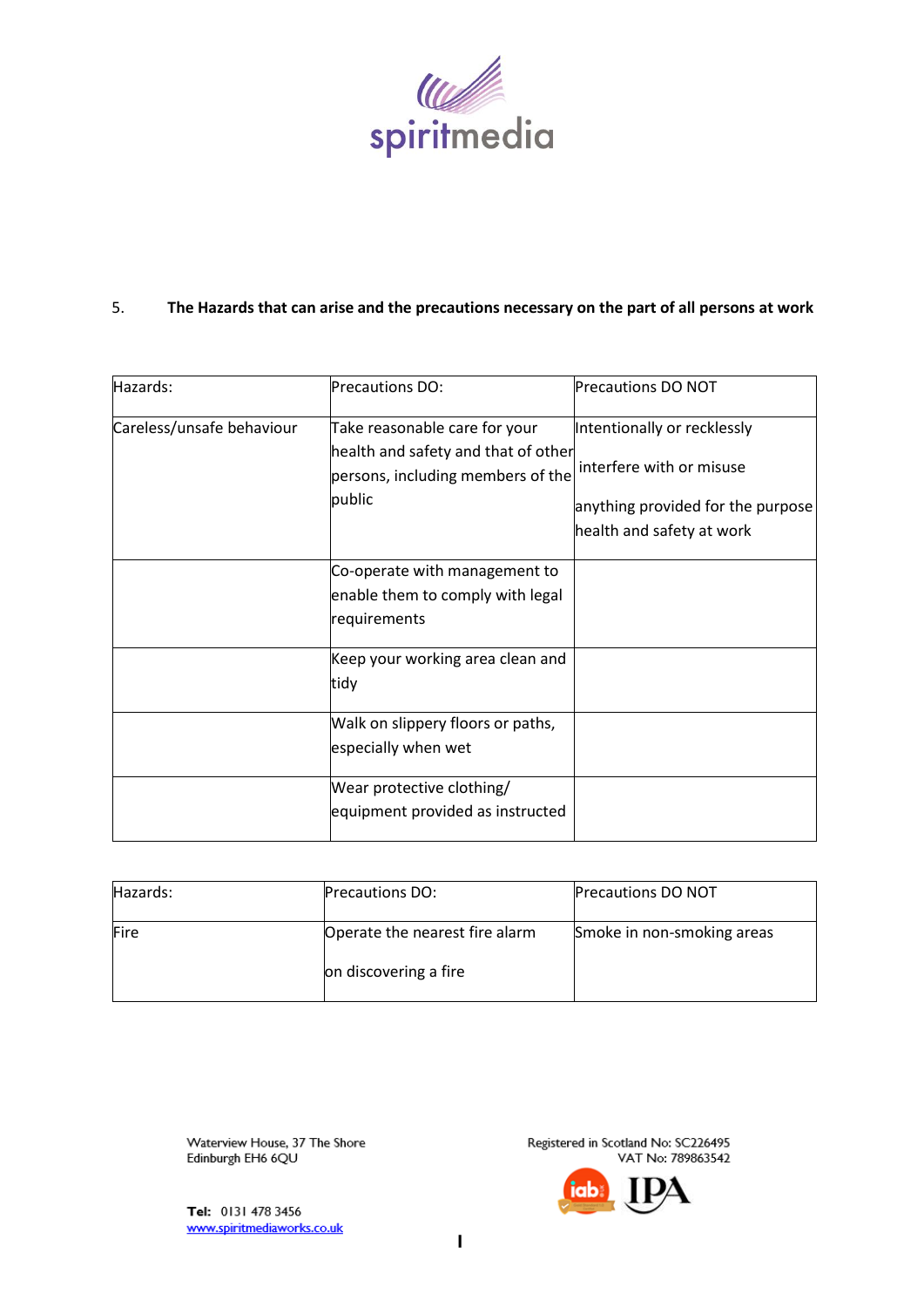

| Leave the workplace immediately      | Smoke in the vicinity of batteries |
|--------------------------------------|------------------------------------|
| by the nearest available exit on     | under charge                       |
| hearing the fire alarm and report to |                                    |
| your manager at your evacuation      |                                    |
| safety point                         |                                    |
| Store flammable substances safely    | Overload electrical sockets        |
| and separately                       |                                    |
| Store waste paper and packaging      | Store flammable materials          |
| materials                            | carelessly                         |
| in the bins provided                 |                                    |
| Dispose of cigarette                 |                                    |
| ends carefully                       |                                    |
| Report defective electrical sockets, |                                    |
| plugs, wiring and appliances to your |                                    |
| manager                              |                                    |
| Keep fire exits unobstructed         |                                    |
| Ensure you are aware of the          |                                    |
| evacuation procedure and means       |                                    |
| of escape, together with your        |                                    |
| assembly point                       |                                    |
| Ensure adequate ventilation when     |                                    |
| charging batteries                   |                                    |
|                                      |                                    |

Tel: 0131 478 3456 www.spiritmediaworks.co.uk

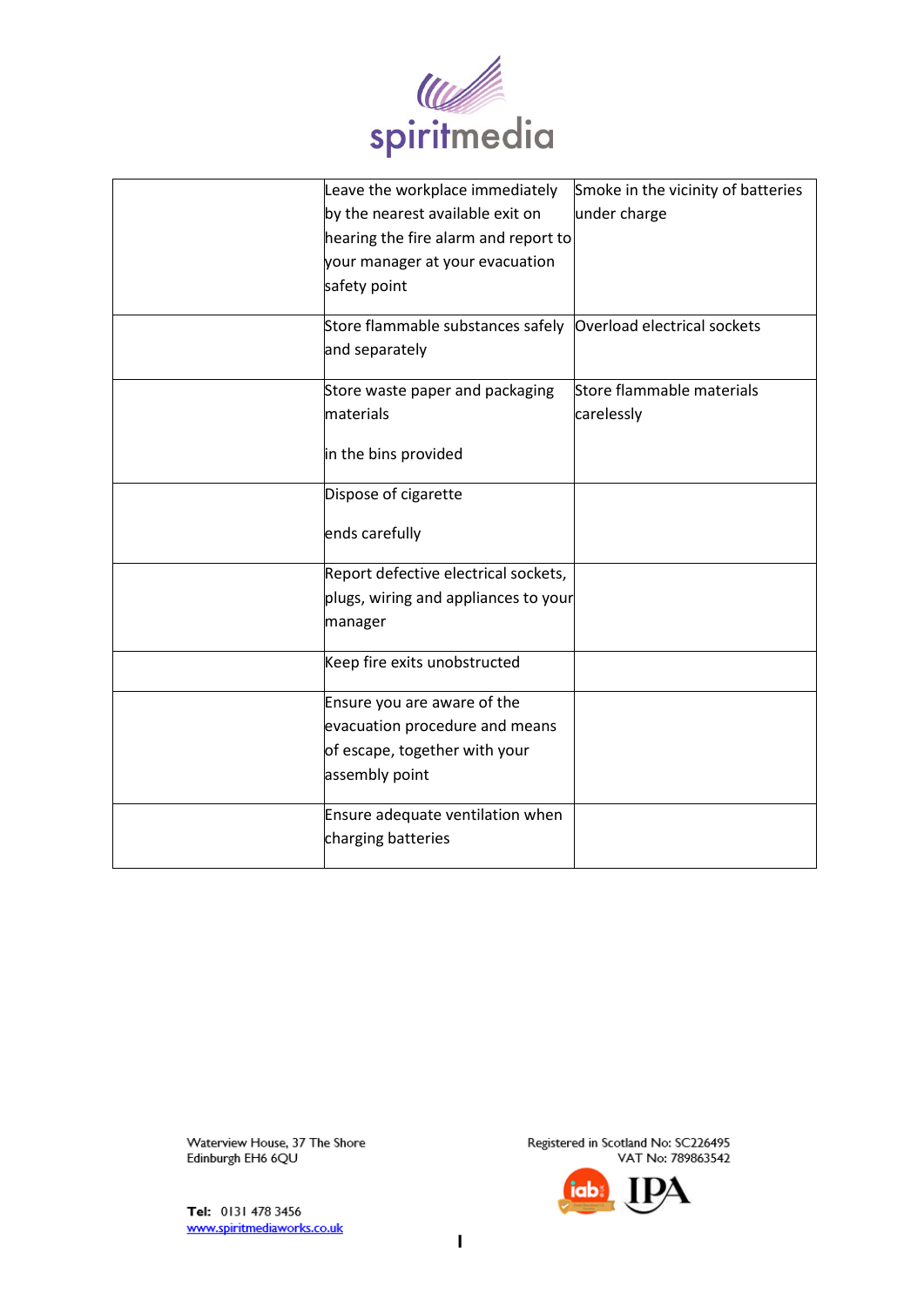

| Hazards:             | <b>Precautions DO:</b>                                                                                                                                           | <b>Precautions DO NOT</b> |
|----------------------|------------------------------------------------------------------------------------------------------------------------------------------------------------------|---------------------------|
| Dangerous Situations | Inform your immediate manager                                                                                                                                    |                           |
|                      | of any work situation which<br>represents a serious and<br>immediate danger or where there<br>may be a shortcoming in<br>management's protection<br>arrangements |                           |

| Hazards:              | <b>Precautions DO:</b>                                                        | <b>Precautions DO NOT</b>                                         |
|-----------------------|-------------------------------------------------------------------------------|-------------------------------------------------------------------|
| Slip, trips and falls | Be careful when walking on<br>staircases and surfaces that may be<br>slippery | Read whilst walking                                               |
|                       | Report tripping hazards to your<br>manager                                    | Leave the bottom draw of a filing<br>cabinet open                 |
|                       | Wear suitable footwear                                                        | Stand on swivel chairs to reach<br>loverhead items                |
|                       | Use the correct access equipment<br>when you cannot reach items               | Wear unsuitable footwear that<br>may cause slips, trips and falls |

| Hazards:       | <b>Precautions DO:</b>                                                                                                  | <b>Precautions DO NOT:</b>                    |
|----------------|-------------------------------------------------------------------------------------------------------------------------|-----------------------------------------------|
| Work equipment | Use any work equipment in<br>accordance with the instructions<br>and training provided and for the<br>purposes intended | Use defective or dangerous work<br>equipment  |
|                | Report defects in work equipment<br>to your manager                                                                     | Attempt to modify or repair work<br>equipment |

Registered in Scotland No: SC226495<br>VAT No: 789863542

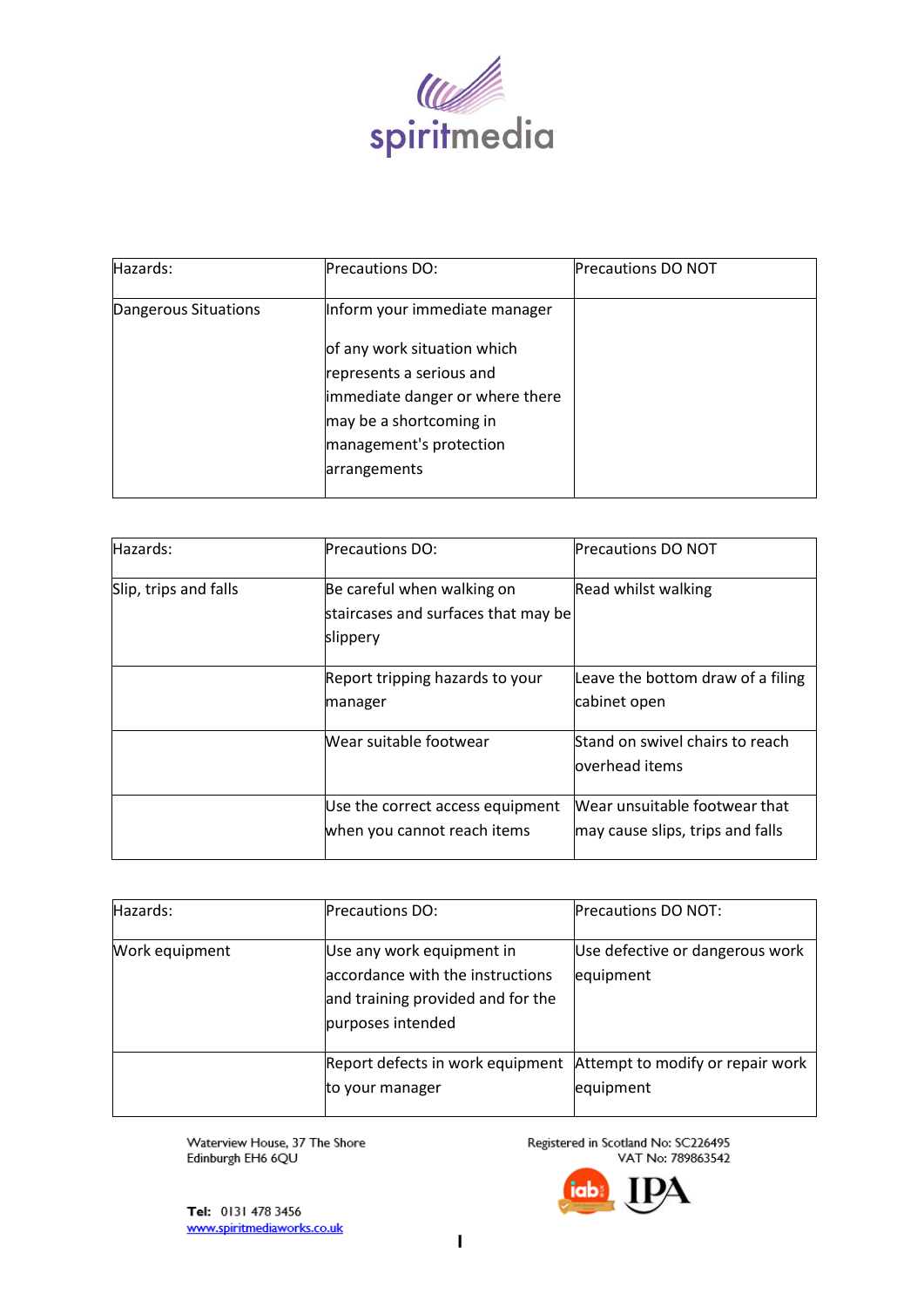

| Use hand tools carefully and for    | Use work equipment for a     |
|-------------------------------------|------------------------------|
| their correct purpose               | purpose for which it was not |
|                                     | designed                     |
|                                     |                              |
| Ensure guards are in place before   |                              |
| using any machinery                 |                              |
|                                     |                              |
| Electrically isolate machinery      |                              |
| lbefore maintenance is undertaken   |                              |
|                                     |                              |
| Follow the manufacturer's           |                              |
| linstructions in the correct use of |                              |
| the equipment                       |                              |
|                                     |                              |
| Isolate electrical equipment before |                              |
| test or repair                      |                              |
|                                     |                              |

Tel: 0131 478 3456 www.spiritmediaworks.co.uk

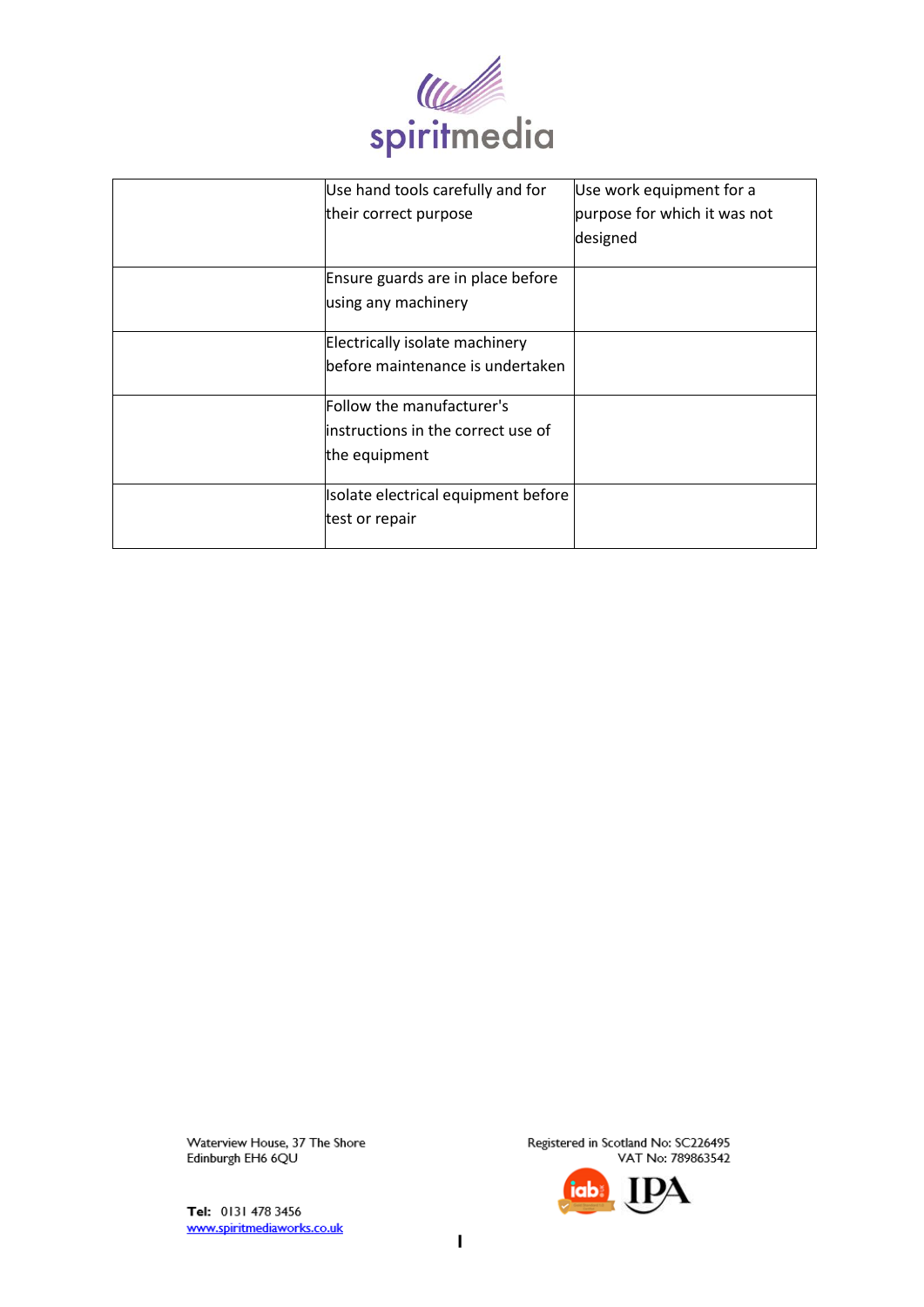

| Hazards:        | <b>Precautions DO:</b>                                                                                                             | <b>Precautions DO NOT:</b>                                                                 |
|-----------------|------------------------------------------------------------------------------------------------------------------------------------|--------------------------------------------------------------------------------------------|
| Manual handling | Lift equipment, boxes, parcels and<br>other items carefully and in<br>accordance with the manual<br>handling instructions received | Attempt to lift anyone or anything<br>if you feel it is beyond your<br>physical capability |
|                 | use any manual handling aids<br>provided                                                                                           |                                                                                            |
|                 | Report manual handling hazards to<br>your manager                                                                                  |                                                                                            |

| Hazards:    | Precautions DO:                                                                                                                                      | <b>Precautions DO NOT:</b>                                                                |
|-------------|------------------------------------------------------------------------------------------------------------------------------------------------------|-------------------------------------------------------------------------------------------|
| Electricity | Do check that wires, leads,<br>connections, plugs and sockets are<br>in sound condition and that plugs<br>are properly connected to the<br>appliance | Attempt to repair defective<br>electrical appliances, cables,<br>flexes, plugs or sockets |
|             | Ensure that flexes are not allowed<br>to trail across floors                                                                                         | Use defective electrical appliances                                                       |
|             | Electrically isolate machinery<br>before maintenance is undertaken                                                                                   | Touch or attempt to move<br>electrical appliances with wet<br>hands                       |
|             | Use a fused multi-socket block<br>where more than once appliance is<br>supplied from a power point                                                   | Overload electrical sockets                                                               |
|             | Switch off, remove the plug and<br>report to your manager in cases<br>where an electrical appliance may<br>appear to be defective or<br>dangerous    | Use any form of temporary wiring                                                          |

Registered in Scotland No: SC226495 VAT No: 789863542

a

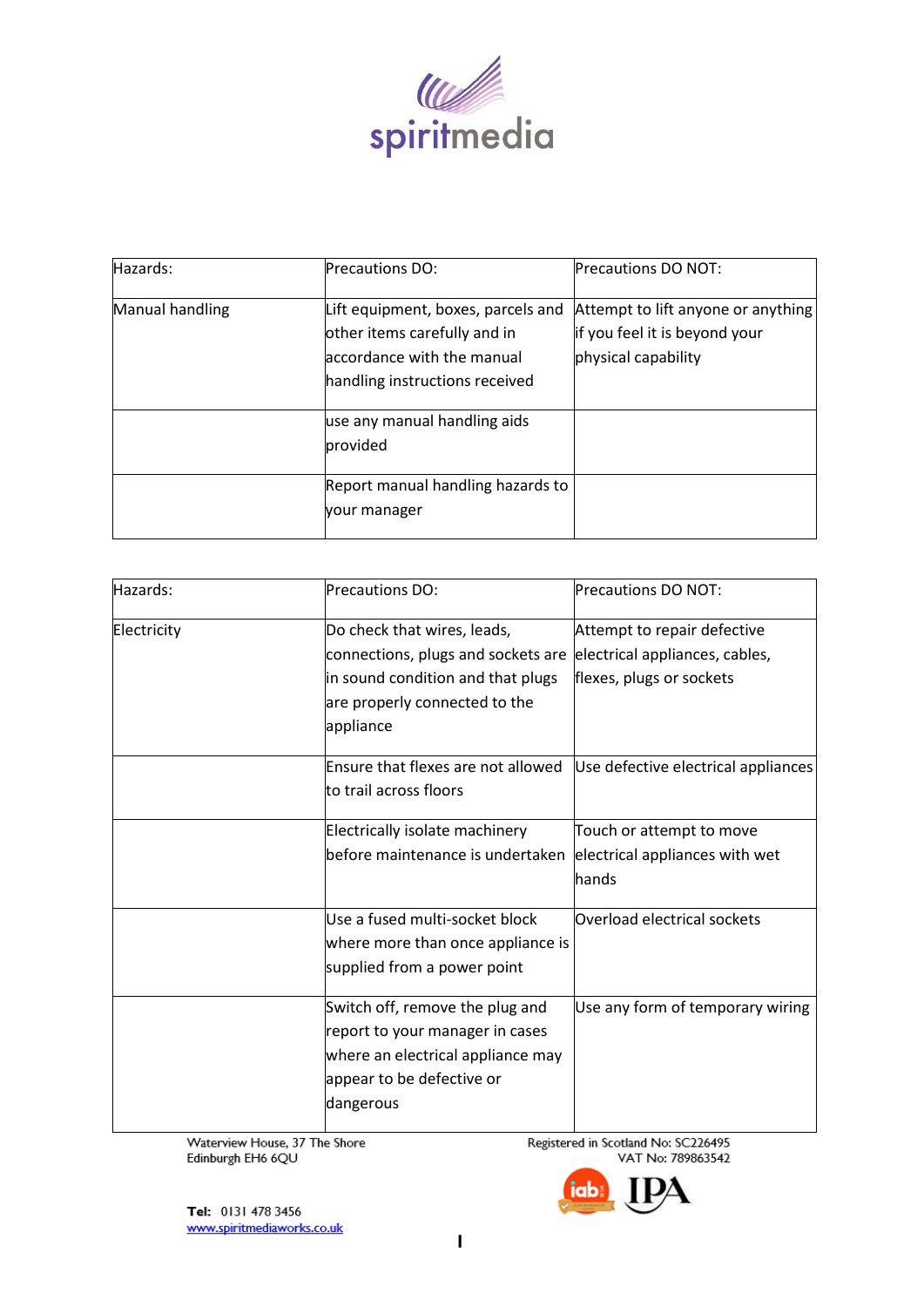

| Report to your manager any     |  |
|--------------------------------|--|
| dangerous wiring, defective    |  |
| connections and overheating of |  |
| electrical appliances          |  |
|                                |  |

| Hazards:                  | <b>Precautions DO:</b>                                                                                                                   | <b>Precautions DO NOT</b>          |
|---------------------------|------------------------------------------------------------------------------------------------------------------------------------------|------------------------------------|
| Housekeeping and cleaning | Keep working areas tidy, returning Mork untidily<br>equipment and materials to their<br>current storage points at the end<br>of each day |                                    |
|                           | Keep floors clear of obstruction                                                                                                         | Leave waste materials on the floor |
|                           | Keep your working area clean                                                                                                             |                                    |

Tel: 0131 478 3456 www.spiritmediaworks.co.uk

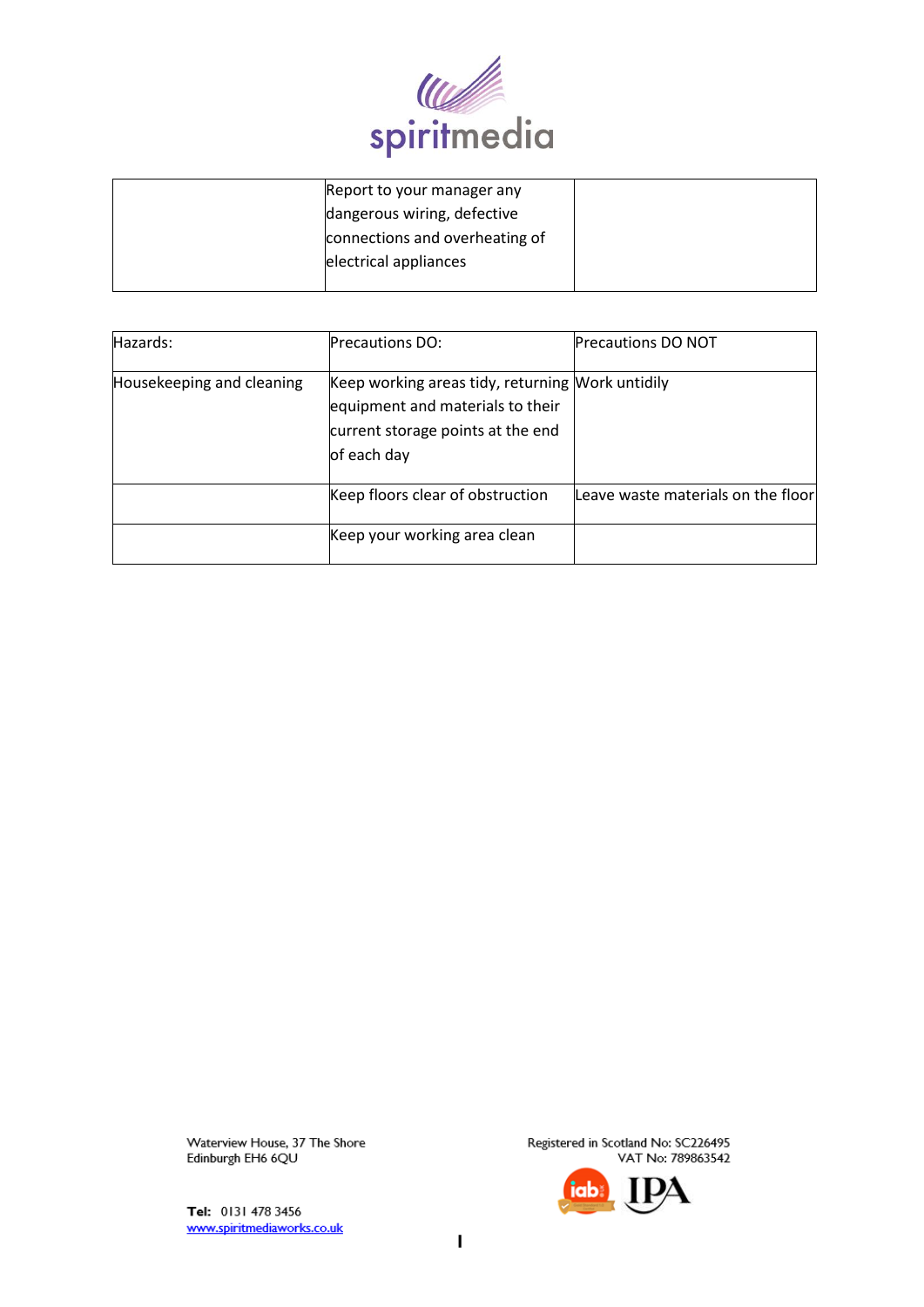

| Hazards:             | <b>Precautions DO:</b>                                                                                           | <b>Precautions DO NOT</b>                   |
|----------------------|------------------------------------------------------------------------------------------------------------------|---------------------------------------------|
| Stacking and storage | Ensure goods are stacked on<br>shelving or racking provided, or in<br>the separately designated storage<br>larea | Obstruct the gangways                       |
|                      | Ensure marked gangways are kept<br>clear at all times                                                            | Place frequently used items out of<br>reach |

| Hazards:        | <b>Precautions DO:</b>                                   | <b>Precautions DO NOT</b>                        |
|-----------------|----------------------------------------------------------|--------------------------------------------------|
| Work at heights | Ensure ladders are safe before use Use defective ladders |                                                  |
|                 |                                                          | Climb a ladder at the wrong pitch                |
|                 |                                                          | Attempt to reach items which are<br>out of reach |

| Hazards:         | <b>Precautions DO:</b>                               | <b>Precautions DO NOT</b> |
|------------------|------------------------------------------------------|---------------------------|
| <b>Spillages</b> | Take care to avoid spillages of<br><b>substances</b> |                           |
|                  | Deal with spillages<br>immediately                   |                           |

| Hazards:     | <b>Precautions DO:</b>                                                                                        | <b>Precautions DO NOT</b> |  |        |
|--------------|---------------------------------------------------------------------------------------------------------------|---------------------------|--|--------|
| <b>Glass</b> | Remove broken glass carefully Undertaking glazing repairs<br>from the working area as soon competent to do so |                           |  | unless |
|              | as is practicable                                                                                             |                           |  |        |

Registered in Scotland No: SC226495 VAT No: 789863542

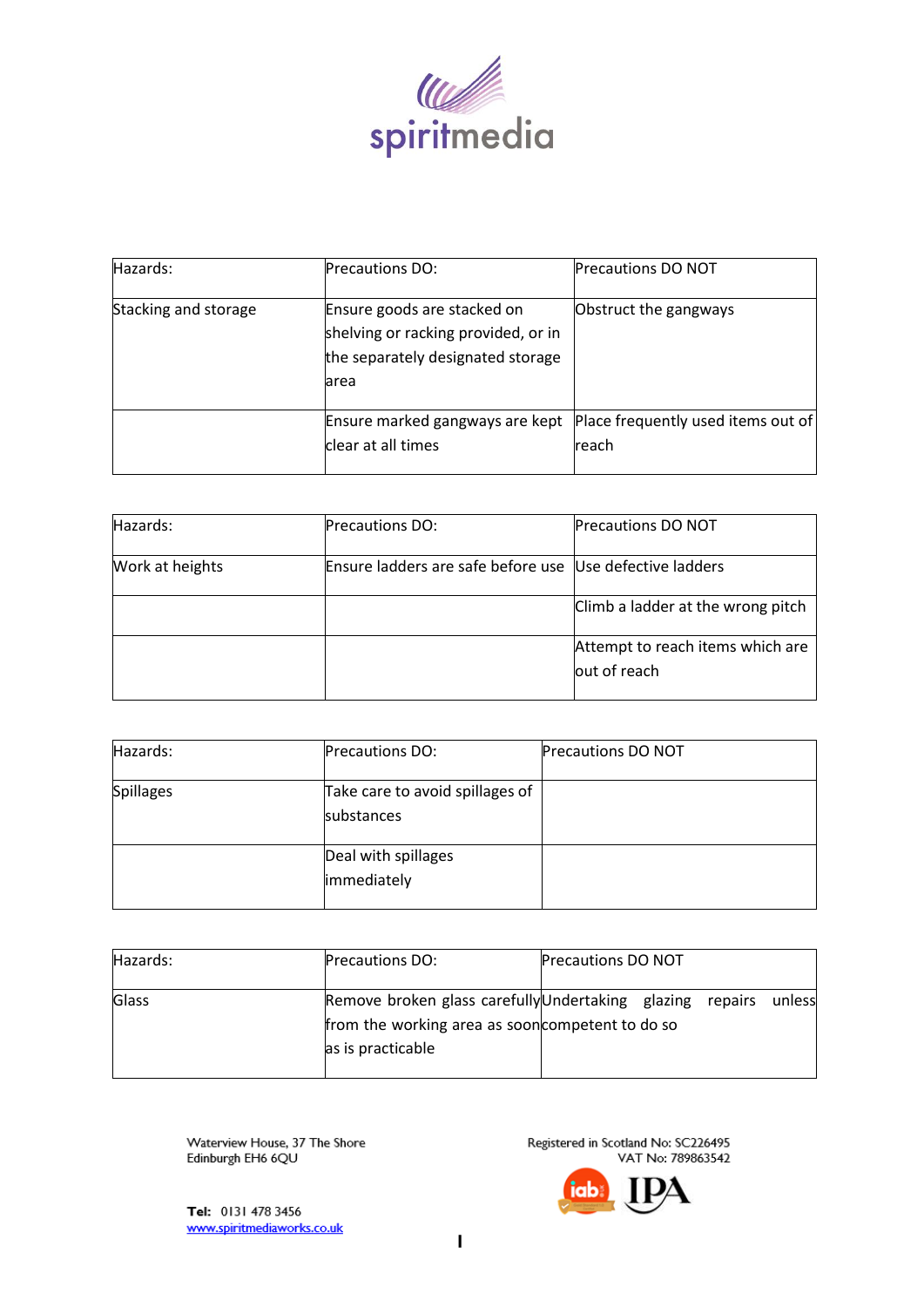

| Hazards:         | <b>Precautions DO:</b>                                                                                                                                  | <b>Precautions DO NOT</b>                                               |
|------------------|---------------------------------------------------------------------------------------------------------------------------------------------------------|-------------------------------------------------------------------------|
| Violence at work | Attempt to calm the situation<br>and call a manager in the<br>event of violent or aggressive<br>behaviour from customers,<br>visitors, delivery drivers | Put yourself at risk in the event of<br>violent or aggressive behaviour |

| Hazards:                 | <b>Precautions DO:</b>                                                                                         | <b>Precautions DO NOT</b> |
|--------------------------|----------------------------------------------------------------------------------------------------------------|---------------------------|
| Display screen equipment | Avoid continual exposure to<br>poor posture, static posture<br>and uncomfortable layout                        |                           |
|                          | Take time to design<br>your<br>workstation and adjust the<br>height of your chair to a<br>comfortable position |                           |
|                          | the<br>document<br>holderl<br>Use<br>provided                                                                  |                           |

Tel: 0131 478 3456 www.spiritmediaworks.co.uk

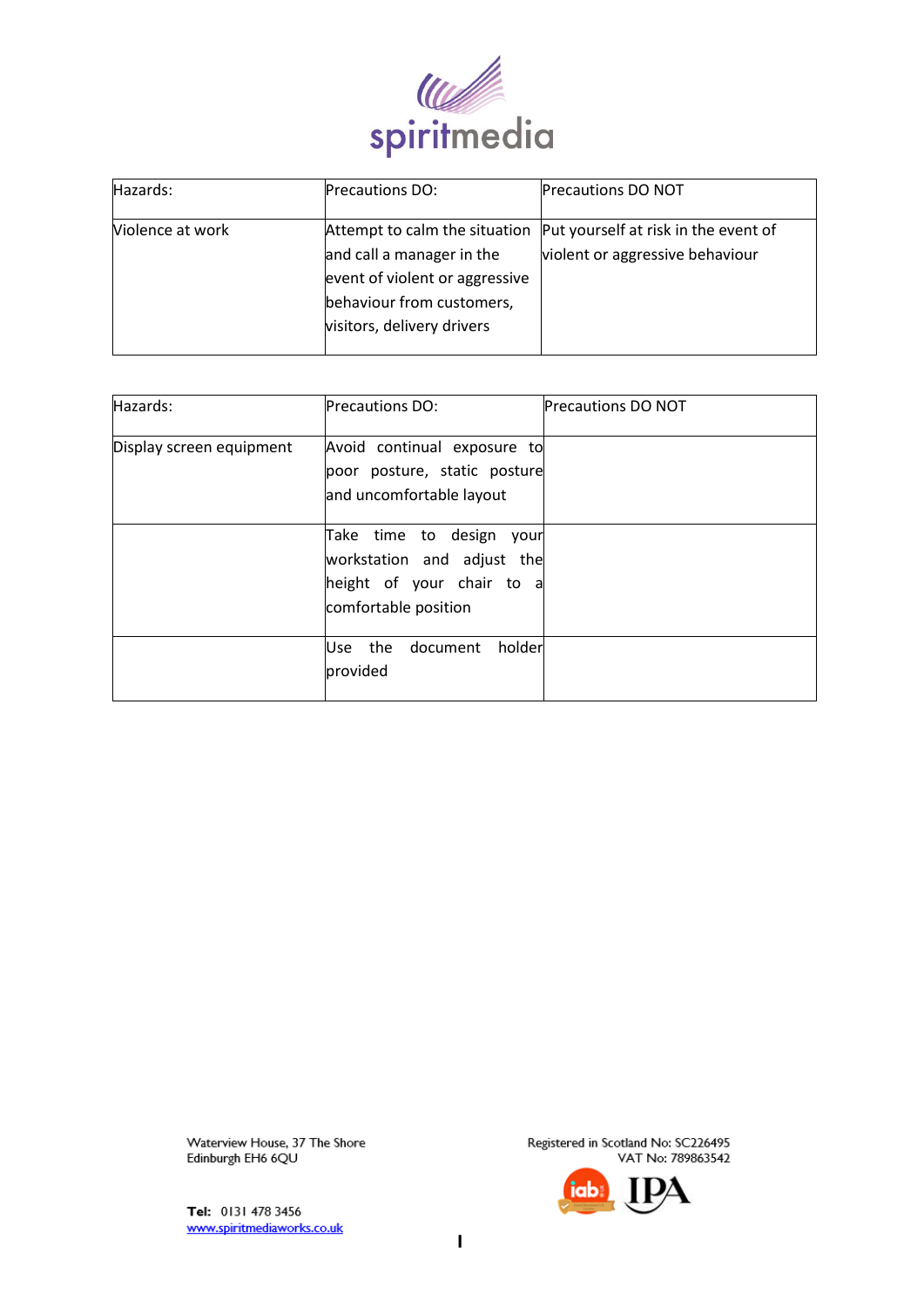

| Display screen equipment | Avoid glare                   |  |
|--------------------------|-------------------------------|--|
|                          | Keep the screen clean, using  |  |
|                          | only recommended agents       |  |
|                          | Avoid hot and dry atmospheres |  |
|                          | Keep food and drink away from |  |
|                          | the keyboard                  |  |

# **6. STATEMENT OF POLICY ON HEALTH AND SAFETY TRAINING**

The organisation recognises its duties under the Health and Safety at Work etc Act 1974 and regulations made hereunder to provide health and safety training for all employees.

Appropriate health and safety training will be provided for all employees in the following circumstances:

(a) on recruitment (induction training);

(b) on transfer of job;

(c) on change of responsibilities e.g. promotion;

Waterview House, 37 The Shore Edinburgh EH6 6QU

Tel: 0131 478 3456 www.spiritmediaworks.co.uk

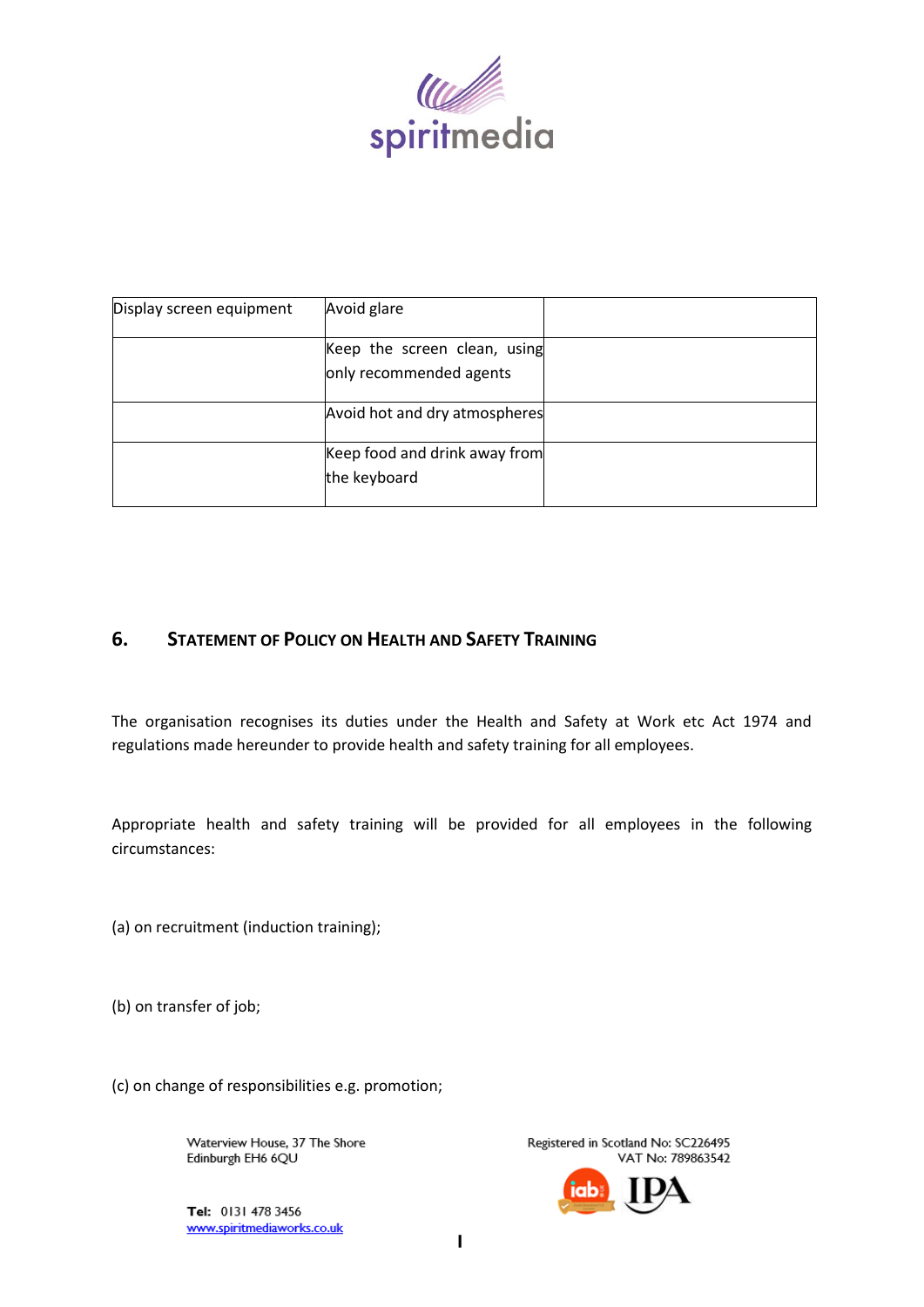

(d) on the introduction of new work equipment or a change respecting equipment already in use;

(e) on the introduction of new technology;

(f) on the introduction of a new system of work or a change respecting an existing system of work;

(g) in the correct and safe use of hazardous substances;

(h) in correct manual handling techniques;

(i) in the correct use of personal protective equipment; and

(j) with respect to any other health and safety-related issue considered necessary by the organisation.

Waterview House, 37 The Shore Edinburgh EH6 6QU

Tel: 0131 478 3456 www.spiritmediaworks.co.uk

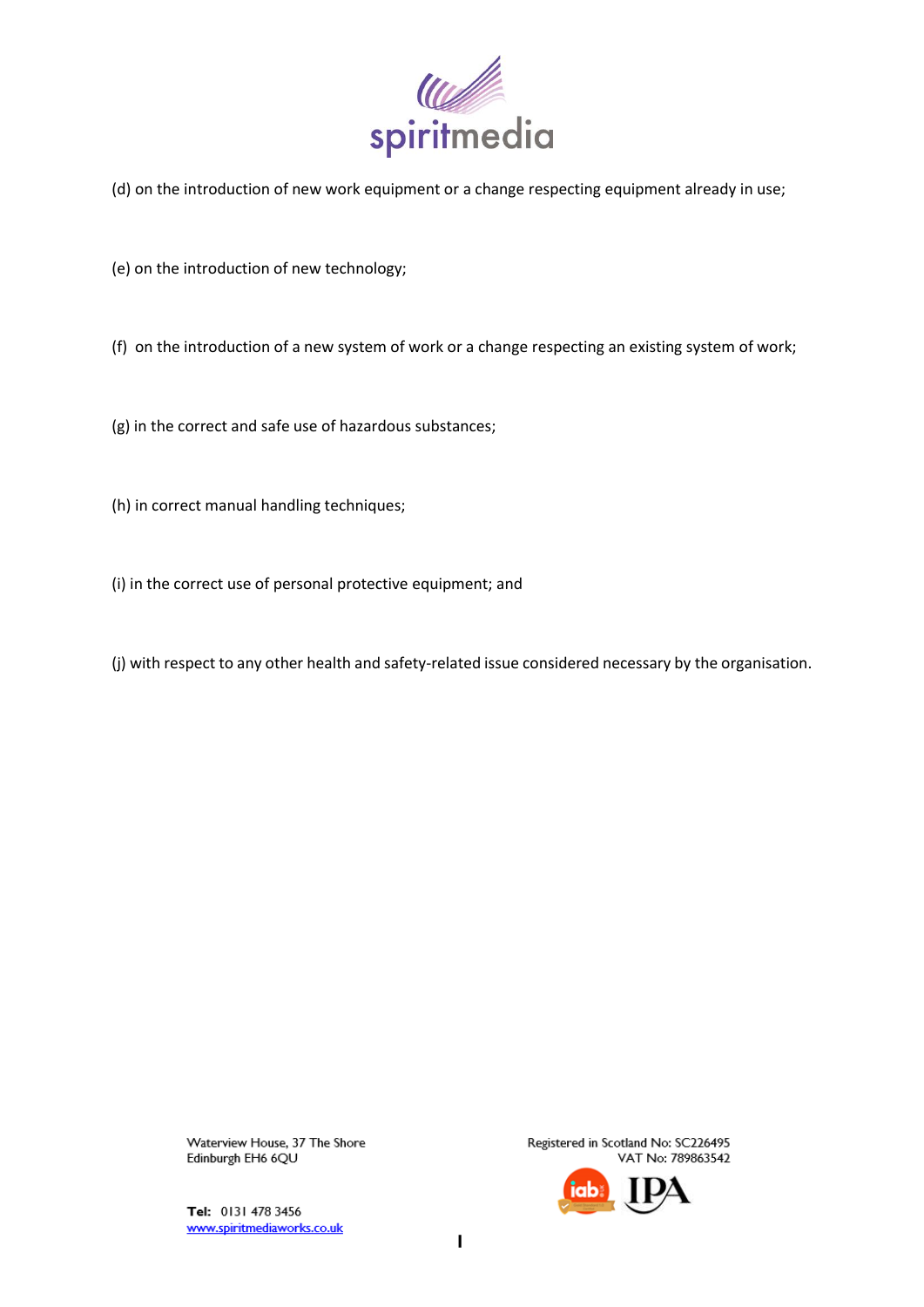

# **7. STATEMENT OF POLICY ON THE PROVISION OF HEALTH AND SAFETY**

The organisation recognises its duties under the Health and Safety at Work etc Act 1974 and regulations made hereunder to provide comprehensible and relevant information to employees on the hazards that may arise during their work and the precautions necessary.

Health and safety information will be provided by the health and safety adviser to any employee seeking such information.

External sources of information include:

- (a) the Health and Safety Executive;
- (b) local Environmental Health Departments;
- (c) the Royal Society for the Prevention of Accidents;
- (d) the British Safety Council.

# **8. STATEMENT OF POLICY ON SICKNESS ABSENCE**

The organisation recognises its duties to protect the health of employees and that employees may be subject to periods of absence as a result of ill-health or injury.

Sickness absence may take the form of certificated or uncertificated leave, which may be of a short-

term or long-term nature.<br>Waterview House. 37 The Shore Edinburgh EH6 6QU

Registered in Scotland No: SC226495 VAT No: 789863542

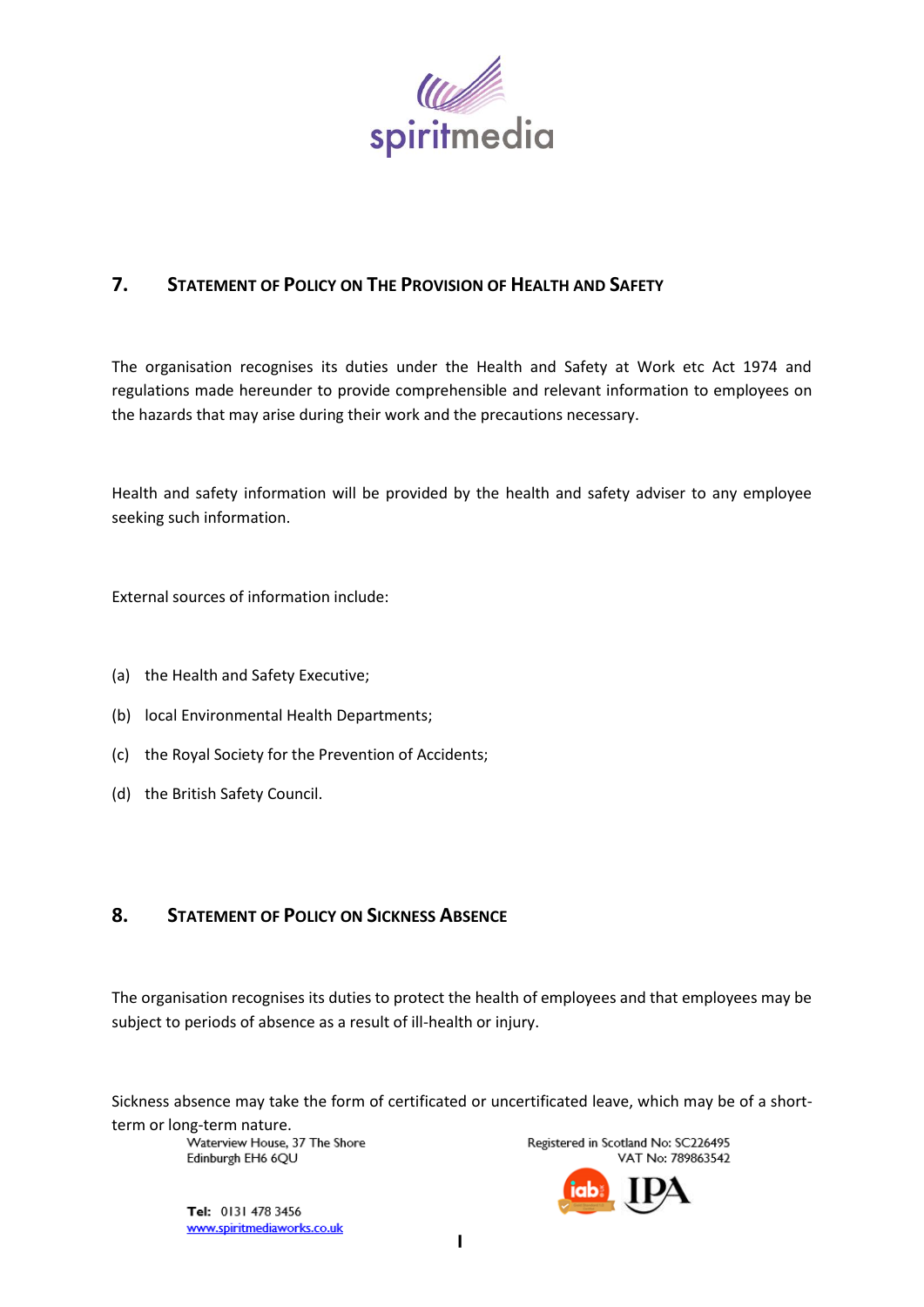

Employees are advised that, under their Contract of Employment with the organisation, they are required to report all sickness absence and to produce a sickness certificate, signed by their general medical practitioner, where appropriate.

Where attendance records indicate:

(a) failure to produce sickness certificates;

(b) frequent and short unconnected periods of sickness absence; and/or

(c) prolonged or continuous absence,

a manager will interview the employee with a view to ascertaining the cause of the sickness absence.

Where appropriate, employees may be required to attend a medical examination to assess future capacity to undertake the work for which they are employed.

> Waterview House, 37 The Shore Edinburgh EH6 6QU

Tel: 0131 478 3456 www.spiritmediaworks.co.uk

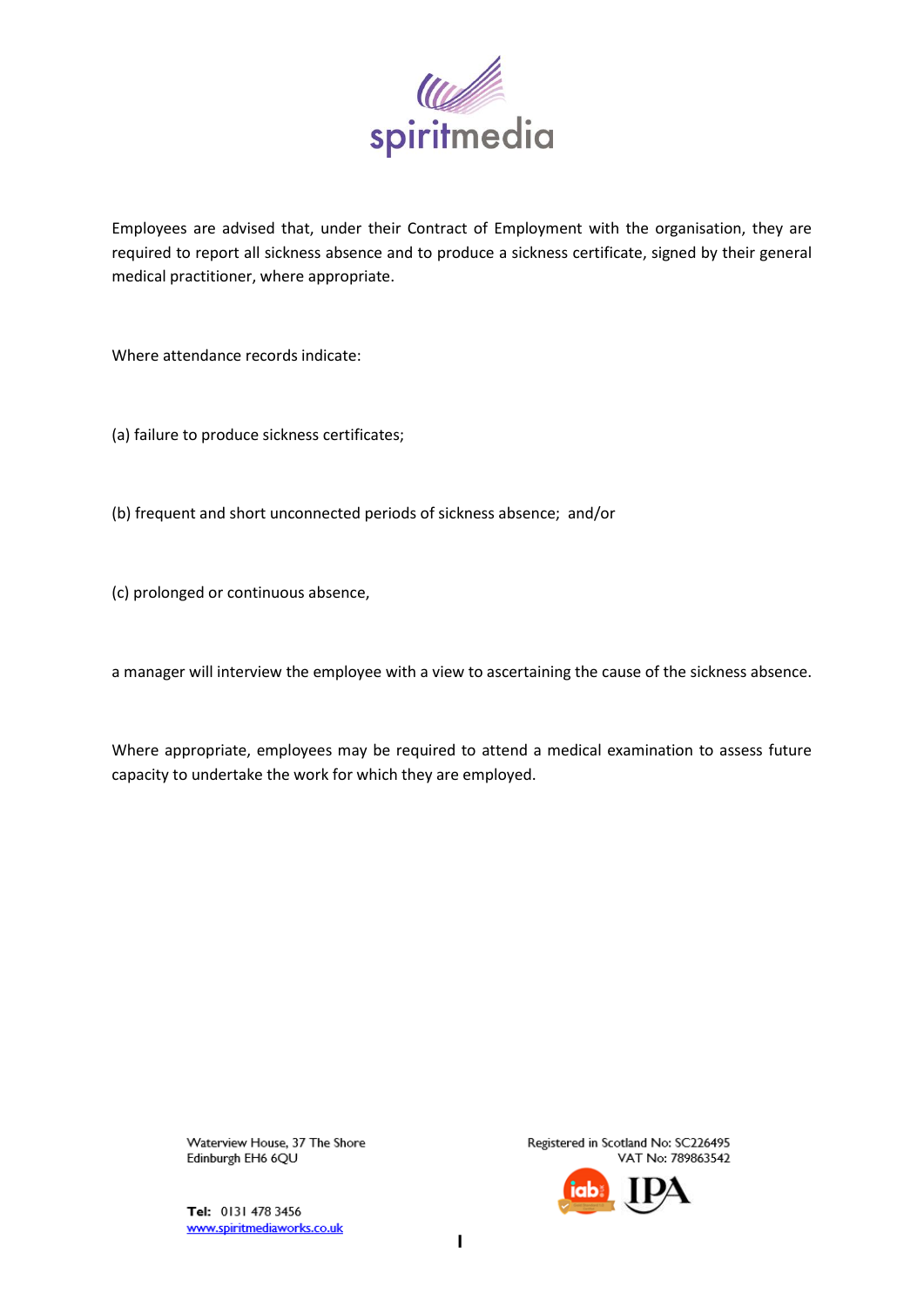

# **9. STATEMENT OF POLICY WITH RESPECT TO NEW OR EXPECTANT MOTHERS**

The organisation recognises its duties to new or expectant mothers under the Health and Safety at Work etc Act 1974 and, in particular, the Management of Health and Safety at Work Regulations 1999.

Where any work is of a kind which could involve risk, by reason of her condition, to the health and safety of a new or expectant mother, or to that of her baby, from any process or working conditions, the risk assessment required by regulation 3(1) of the Management of Health and Safety at Work Regulations 1999 shall also include an assessment of such risk.

Where the risk assessment identifies risks to new or expectant mothers and these risks cannot be avoided by the preventive and protective measures taken by the organisation, the organisation will:

- (a) alter her working conditions or hours of work if it is reasonable to do so and would avoid the risks or, if these conditions cannot be met;
- (b) identify and offer her suitable alternative work that is available, and if that is not feasible;
- (c) suspend her from work on full pay.

Definition of 'new or expectant mother'

For the purpose of this policy, a new or expectant mother is defined as meaning an employee:

(a) who is pregnant;

Waterview House, 37 The Shore Edinburgh EH6 6QU

Tel: 0131 478 3456 www.spiritmediaworks.co.uk

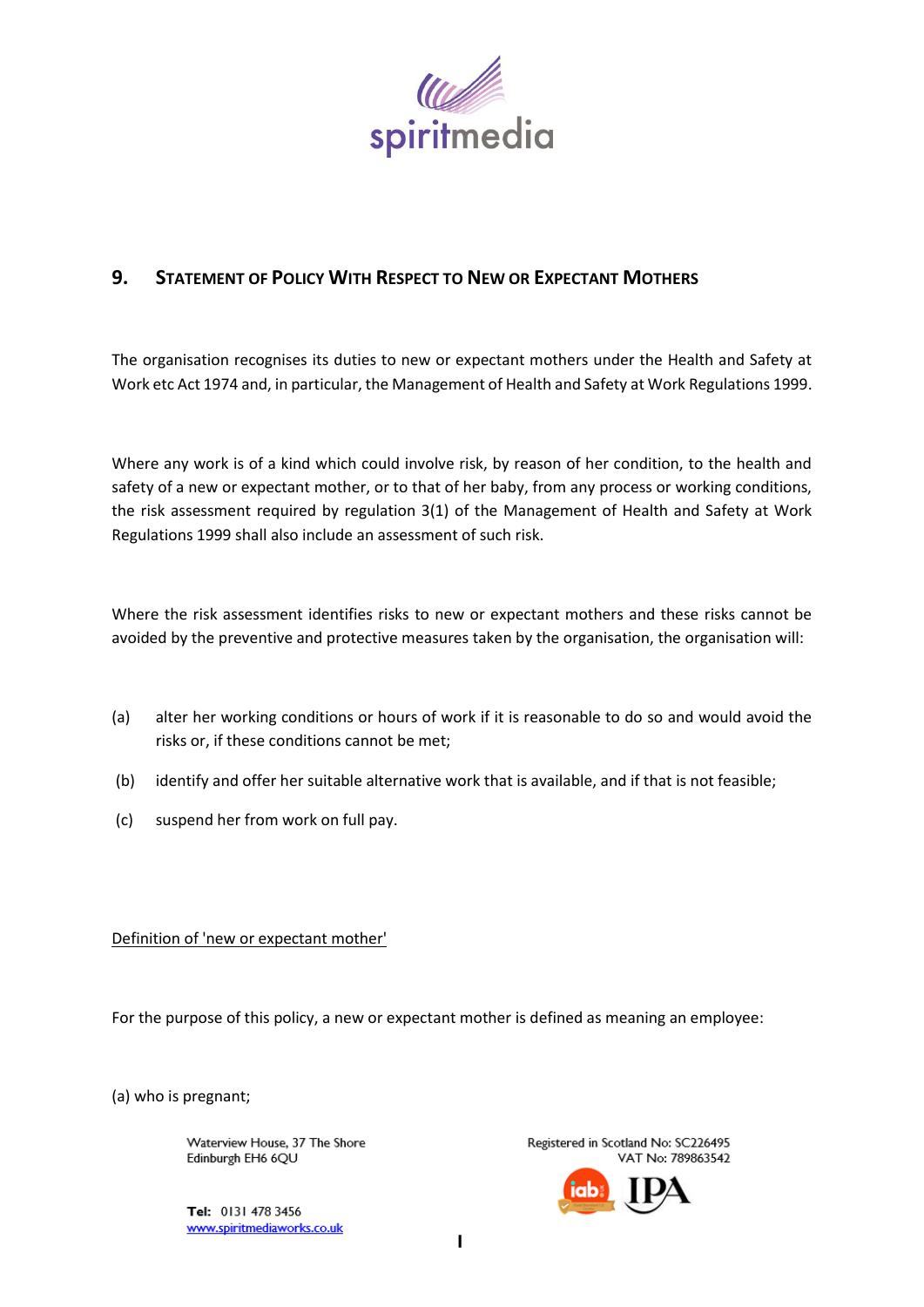

- (b) who has given birth within the previous six months; or
- (c) who is breastfeeding.

(Management of Health and Safety at Work Regulations 1999)

Duties of Employees

Employees must notify their manager as soon as they become aware that they are pregnant in order that the appropriate preventive and protective measures can be taken by the organisation.

> Waterview House, 37 The Shore Edinburgh EH6 6QU

Tel: 0131 478 3456 www.spiritmediaworks.co.uk

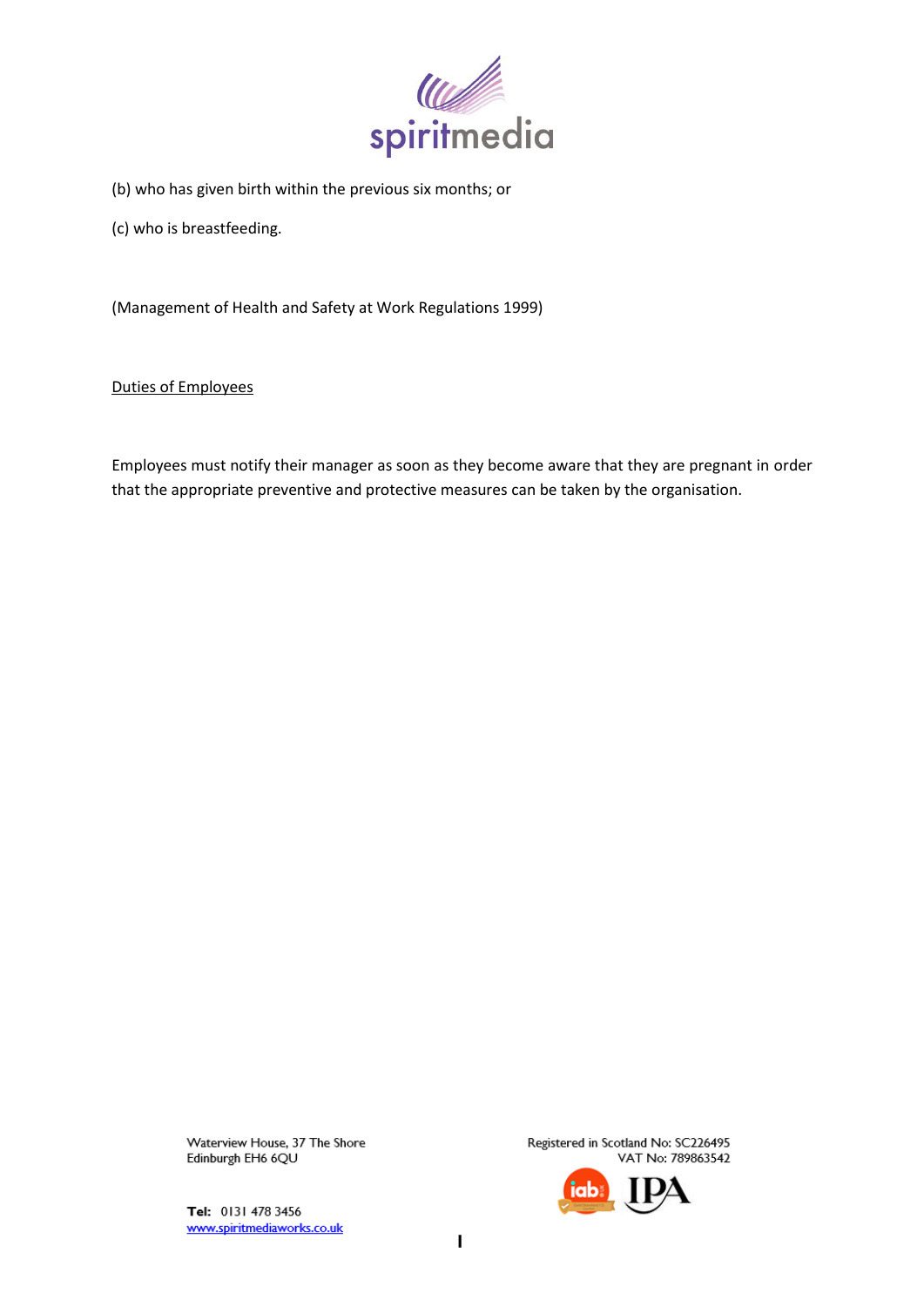

# **10. STATEMENT OF POLICY WITH RESPECT TO YOUNG PERSONS AT WORK**

The organisation recognises its duties towards young persons under the Health and Safety at Work etc Act 1974 and, in particular, the Management of Health and Safety at Work Regulations 1999.

The organisation hereby undertakes to ensure that young persons employed by them are protected at work from any risks to their health or safety which are a consequence of their lack of experience, or absence of awareness of existing or potential risks, or the fact that young persons have not fully matured

The organisation will not employ a young person for work:

- (a) which is beyond his physical or psychological capacity; or
- (b) which involves the risk of accidents which it may reasonably be assumed cannot be recognised or avoided by young persons owing to their insufficient attention to safety or lack of experience or training,

and in determining whether work will involve harm or risks, regard shall be had to the results of the risk assessment carried out under regulation 3(1) of the above regulations.

Nothing in the above paragraph shall prevent the employment of a young person for work:

- (i) where it is necessary for his training;
- (ii) where the young person will be supervised by a competent person; and
- (iii) where any risk will be reduced to the lowest level that is reasonably practicable.Waterview House, 37 The Shore Registered in Scotland No: SC226495 Edinburgh EH6 6QU VAT No: 789863542

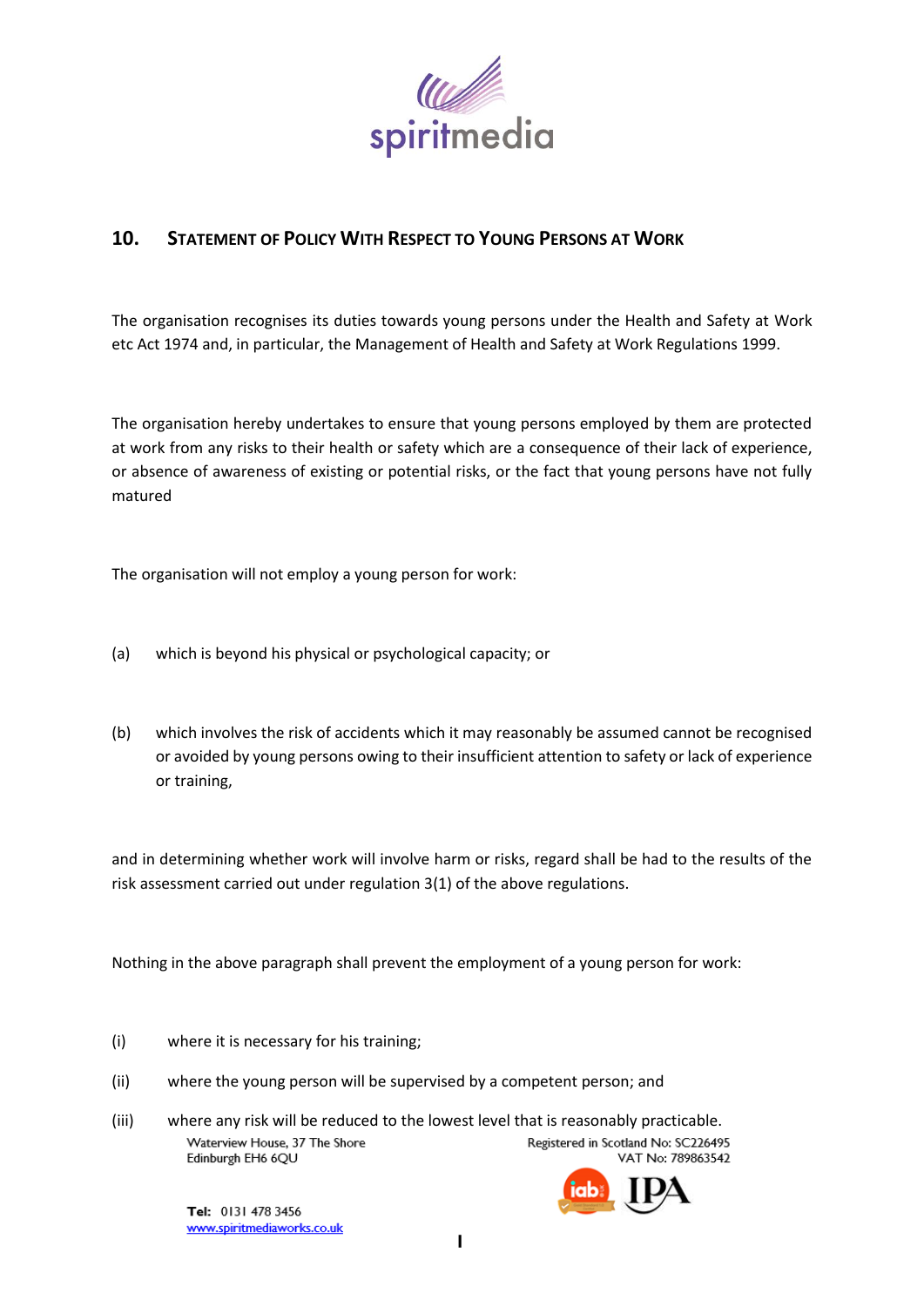

For the purposes of this Statement of Policy, a young person means any person who has not attained the age of eighteen years.

Management of Health and Safety at Work Regulations 1999

# **11. STATEMENT OF POLICY ON SMOKING AT WORK**

The organisation recognises its duties under the Health & Safety at Work etc Act 1974 and in particular that:

(a) it has a duty to protect, so far as is reasonably practicable, the health of employees and to provide a safe and healthy working environment; and

(b) smoking is a risk to the health of smokers and non-smokers alike.

Waterview House, 37 The Shore Edinburgh EH6 6QU

Registered in Scotland No: SC226495 VAT No: 789863542

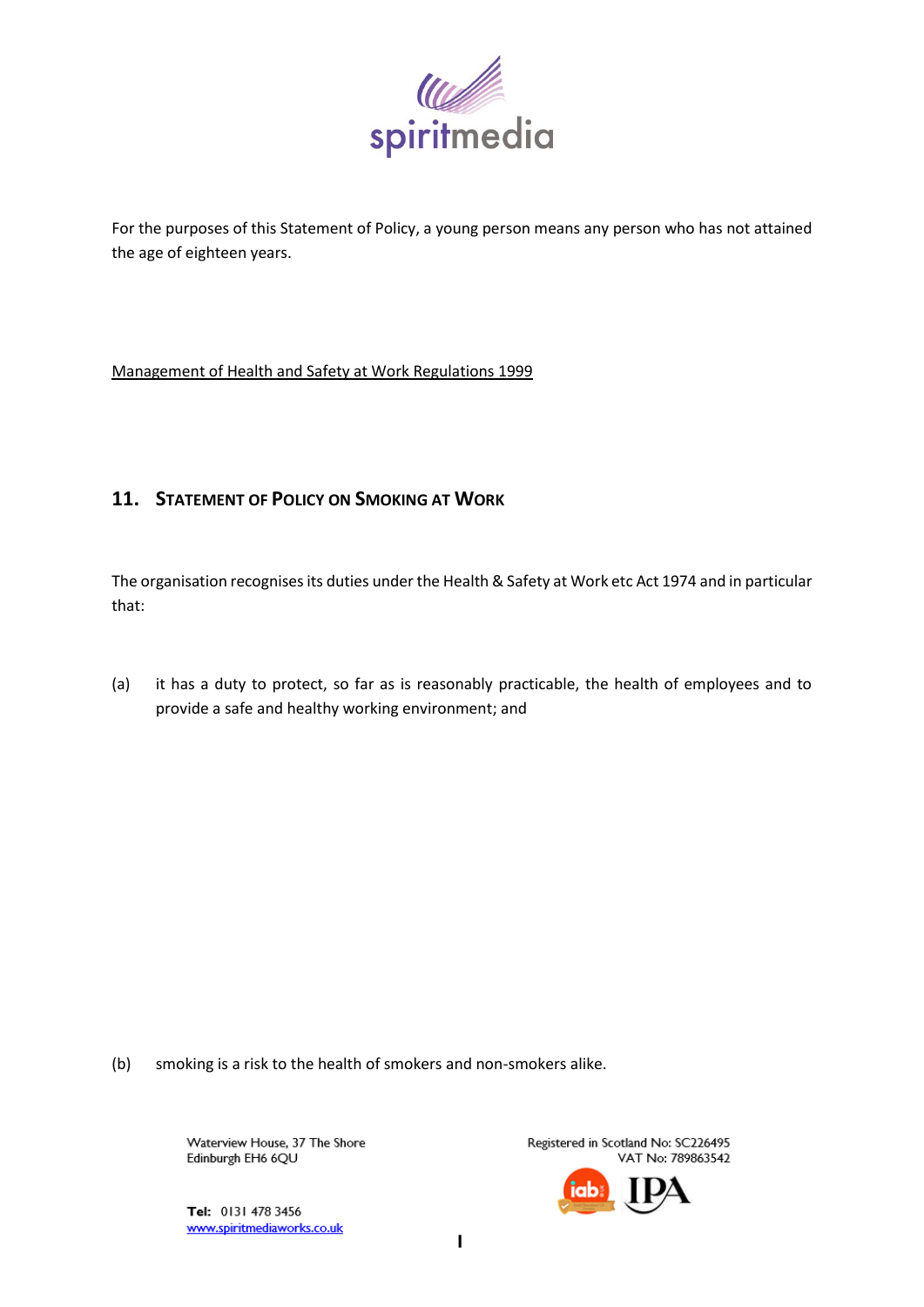

To this extent, smoking is not permitted on the organisation's premises.

To assist smokers in giving up the habit, the organisation will provide the following:

- (i) free attendance at a smoking cessation course;
- (ii) free nicotine patches and other aids to giving up smoking; and
- (iii) free counselling and hypnotherapy in specific cases.

Managers are responsible for enforcing this policy and all employees are responsible for complying with same. Job applicants must be informed at interview stage of the requirements of this policy.

Employees are advised that disciplinary action may be taken against employees contravening this policy.

# **12. STATEMENT OF POLICY ON VISION SCREENING AND THE PROVISION OF SPECIAL CORRECTIVE APPLIANCES FOR EMPLOYEES USING DISPLAY SCREEN EQUIPMENT**

The organisation recognises that employees using display screen equipment may be subject to visual fatigue.

The organisation further recognises its duties under the Health and Safety (Display Screen Equipment) Regulations 1992 to ensure the provision of eye and eyesight tests for employees designated as 'users' under the regulations, namely 'employees who use display screen equipment habitually as a significant part of their normal work'.

> Waterview House, 37 The Shore Edinburgh EH6 6QU

Registered in Scotland No: SC226495 VAT No: 789863542

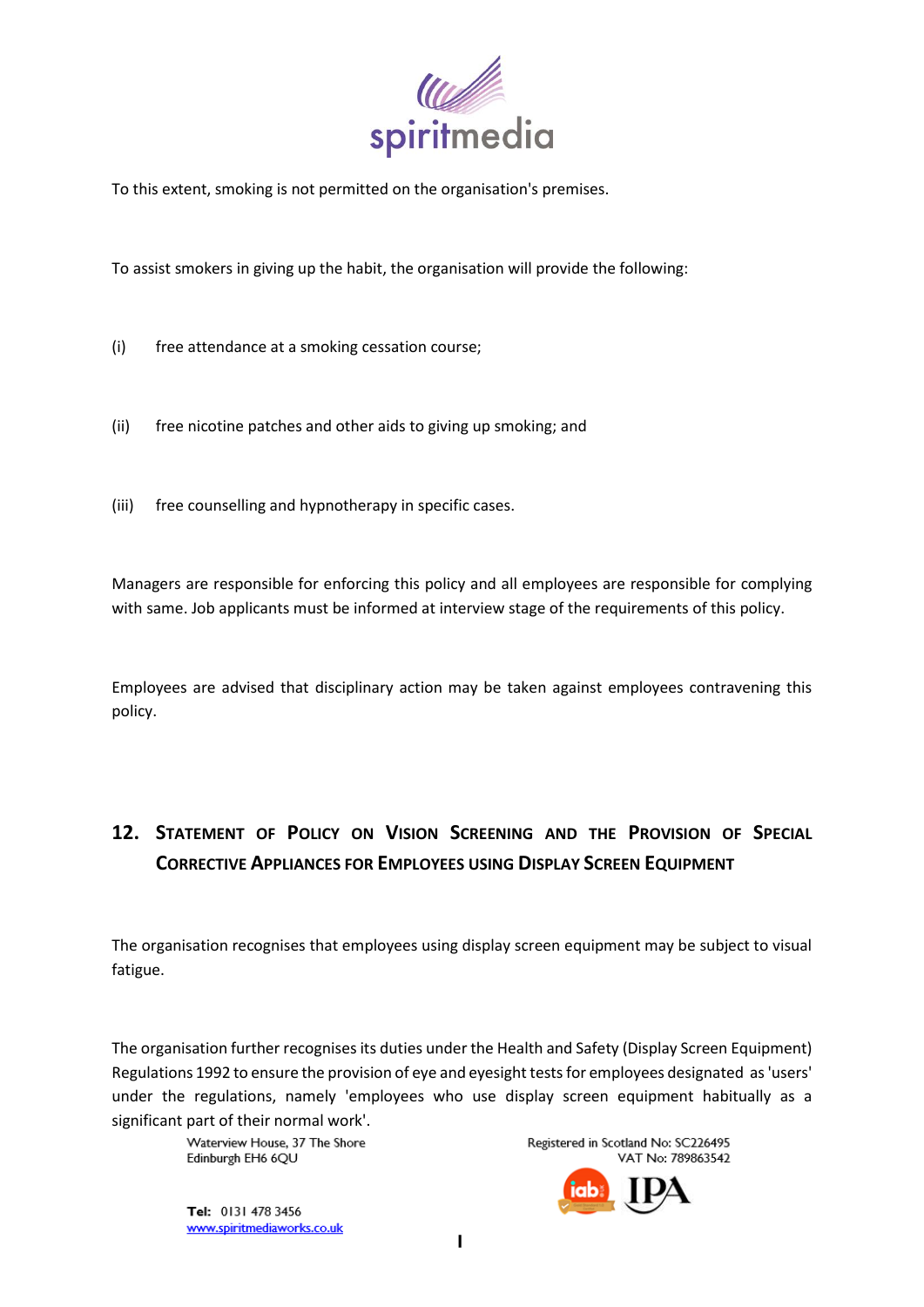

# Eye and eyesight tests

The organisation undertakes to ensure designated users of display screen equipment are provided with an appropriate eye and eyesight test to be carried out by a competent person:

- (a) on commencement of their employment;
- (b) at their request, at regular intervals; and
- (c) where the employee experiences visual difficulties which may reasonably be considered to be caused by work on display screen equipment.

Waterview House, 37 The Shore Edinburgh EH6 6QU

Tel: 0131 478 3456 www.spiritmediaworks.co.uk

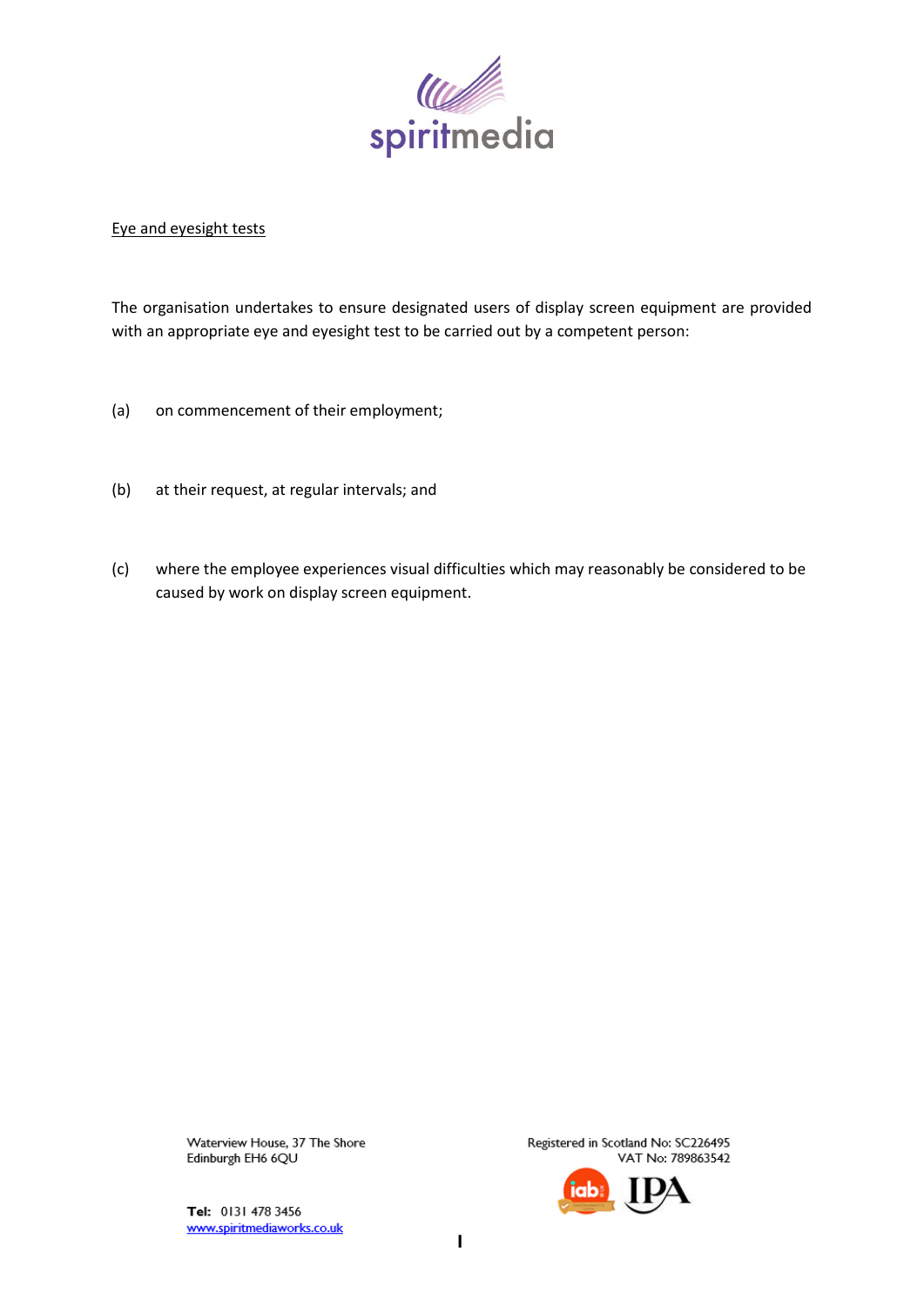

### Special corrective appliances

In accordance with the above regulations the organisation hereby undertakes to meet any reasonable costs incurred in the provision of special corrective appliances (spectacles) prescribed for designated users of display screen equipment to correct vision defects at the viewing distance or distances used specifically for the display screen work concerned.

# **13. STATEMENT OF POLICY ON VIOLENCE AT WORK**

The organisation recognises that, from time to time, employees may be subject to both violence and aggression at work. Violence may take the form of bullying, physical contact, harassment, insulting behaviour, racist and sexist behaviour and other forms of behaviour which may cause stress to employees.

The organisation undertakes to take all necessary measures to prevent risk of physical injury and stress to employees arising from violence at work. All instances of violence must be reported forthwith to the employee's manager. Disciplinary action, including dismissal, will be taken in proven cases of violence or aggressive behaviour by one employee towards another employee.

In cases where employees, visitors, members of the public and other persons attending the premises have a past record of violence or aggressive behaviour, employees must always be accompanied by another employee when attending to or dealing with such persons.

The organisation reserves the right to deny access to their premises of persons with a past record of violence or aggressive behaviour.

> Waterview House, 37 The Shore Edinburgh EH6 6QU

Tel: 0131 478 3456 www.spiritmediaworks.co.uk

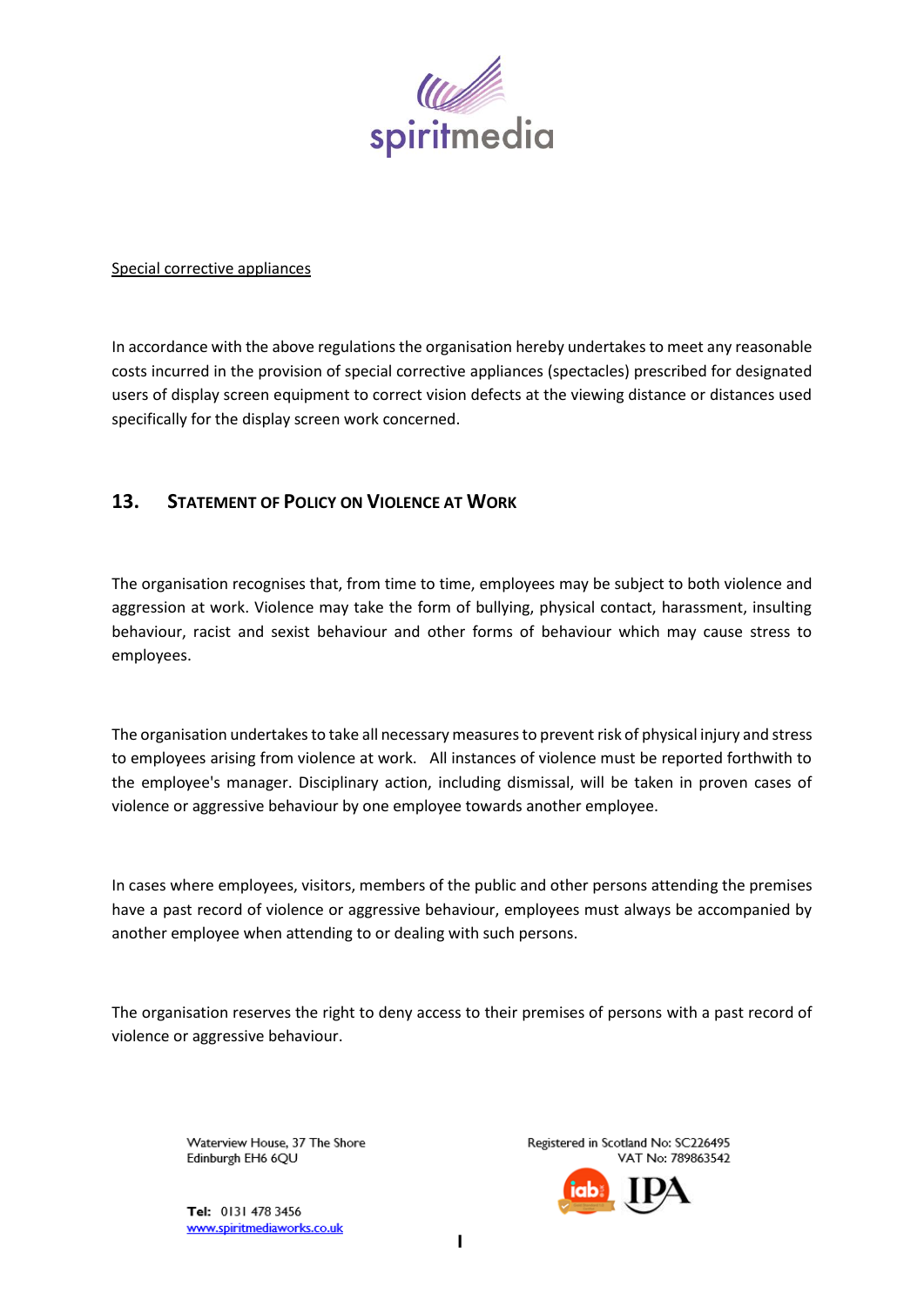

# **14. STATEMENT OF POLICY ON CONSULTATIONS WITH EMPLOYEES ON MATTERS RELATING TO HEALTH AND SAFETY AT WORK**

The organisation recognises its duties to consult with both trade union-elected safety representatives and/or non-trade union representatives in regard to Health and Safety matters relating to work under:

- (a) the Health and Safety at Work etc Act 1974;
- (b) the Safety Representatives and Safety Committees Regulations 1977; and
- (c) the Health and Safety (Consultation with Employees) Regulations 1996;

Waterview House, 37 The Shore Edinburgh EH6 6QU

Tel: 0131 478 3456 www.spiritmediaworks.co.uk

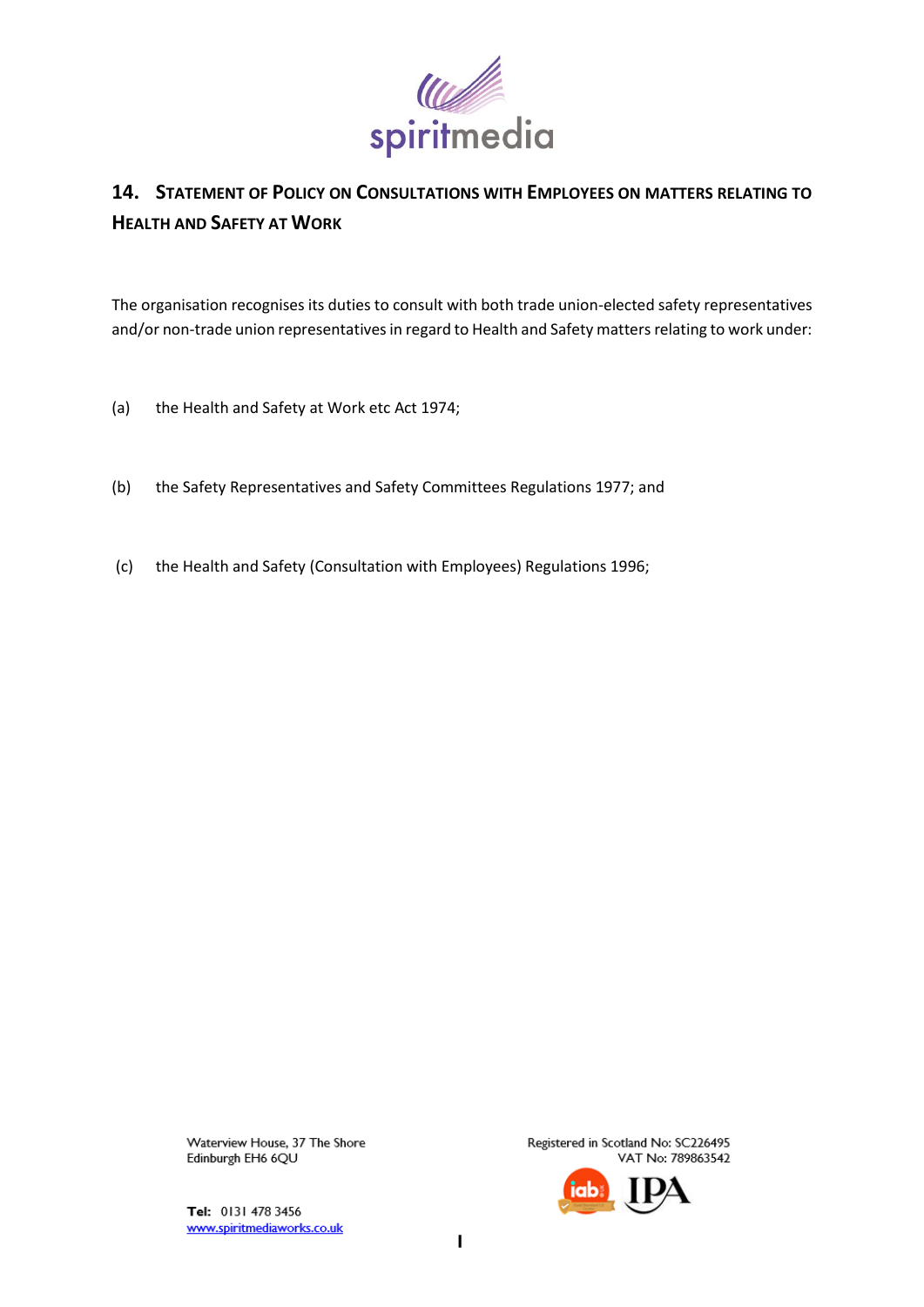

with a view to the making and maintenance of arrangements which will enable the organisation and its employees to co-operate effectively in promoting and developing measures to ensure the health and safety at work of employees, and in checking the effectiveness of such measures.

# Safety committee

The organisation hereby undertakes to assist the process of consultation by the operation of a formally-constituted safety committee comprising employer and employee representatives.

The safety committee has the following functions:

(a) to consider the circumstances of individual accidents and cases of reportable disease, accident statistics and trends in accident experience;

- (b) to examine reports arising from safety audits and other forms of safety monitoring;
- (c) to consider reports and information from enforcement agencies;
- (d) to assist in the development of safety rules and systems;
- (e) to conduct periodic inspections of the workplace;
- (f) to monitor the effectiveness of health and safety training, communications and publicity; and

Waterview House, 37 The Shore Edinburgh EH6 6QU

Registered in Scotland No: SC226495 VAT No: 789863542